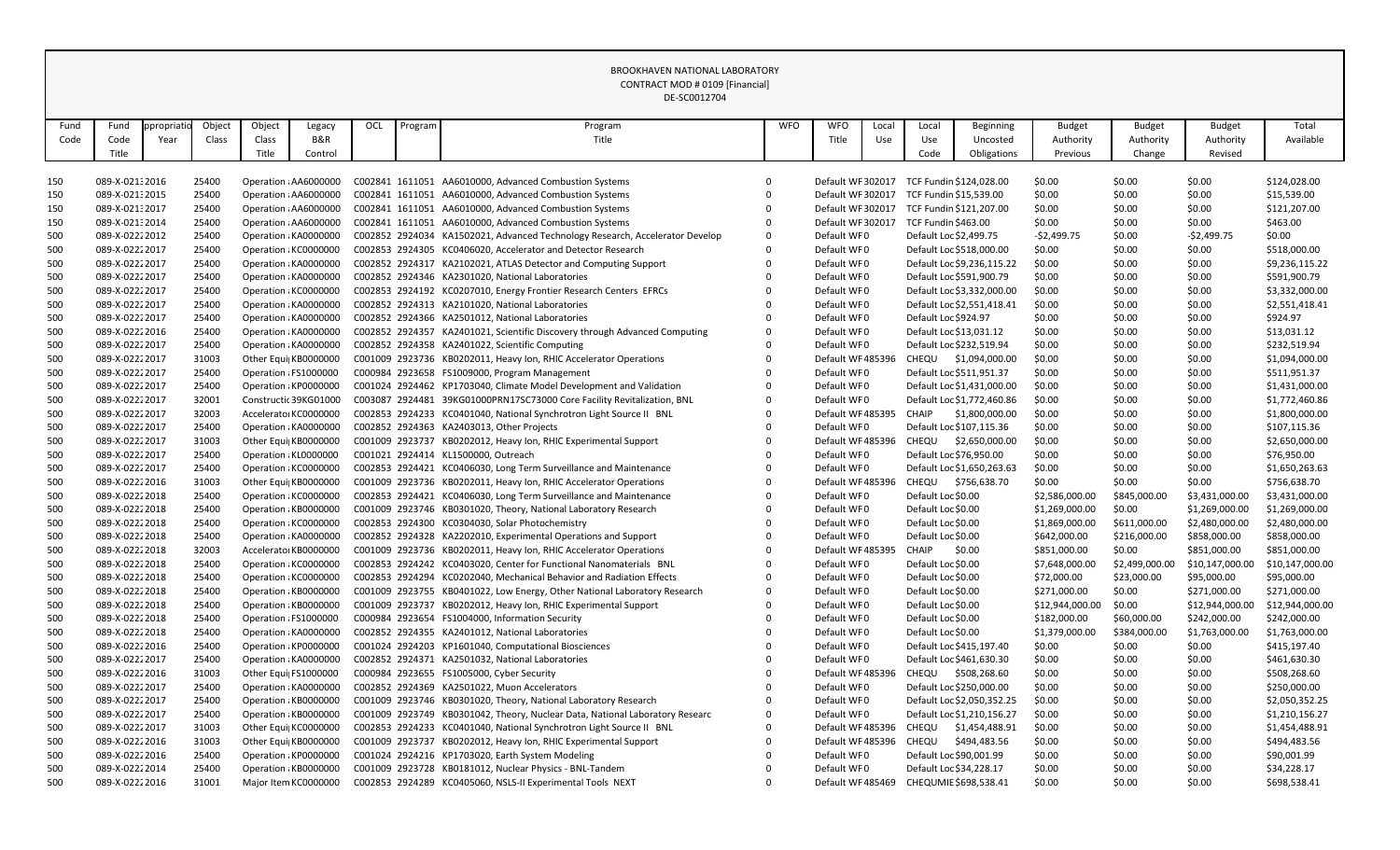| Fund       | Fund                             | ppropriat | Object         | Object | Legacy                                         | OCL | Program | Program                                                                                                                              | <b>WFO</b>   | <b>WFO</b>                 | Local | Local                   | <b>Beginning</b>            | <b>Budget</b>    | <b>Budget</b>    | <b>Budget</b>    | Total                       |
|------------|----------------------------------|-----------|----------------|--------|------------------------------------------------|-----|---------|--------------------------------------------------------------------------------------------------------------------------------------|--------------|----------------------------|-------|-------------------------|-----------------------------|------------------|------------------|------------------|-----------------------------|
| Code       | Code                             | Year      | Class          | Class  | <b>B&amp;R</b>                                 |     |         | Title                                                                                                                                |              | Title                      | Use   | Use                     | Uncosted                    | Authority        | Authority        | Authority        | Available                   |
|            | Title                            |           |                | Title  | Control                                        |     |         |                                                                                                                                      |              |                            |       | Code                    | Obligations                 | Previous         | Change           | Revised          |                             |
| 500        | 089-X-02222012                   |           | 25400          |        | Operation : KA0000000                          |     |         | C002852 2923679 KA1102080, Proton Facilities - Other                                                                                 | $\mathbf{0}$ | Default WF0                |       | Default Loc \$1,492.25  |                             | \$0.00           | \$0.00           | \$0.00           | \$1,492.25                  |
| 500        | 089-X-02222017                   |           | 25400          |        | Operation : KC0000000                          |     |         | C002853 2924295 KC0202050, Physical Behavior of Materials                                                                            | $\Omega$     | Default WF0                |       | Default Loc \$19,932.29 |                             | \$0.00           | \$0.00           | \$0.00           | \$19,932.29                 |
| 500        | 089-X-02222017                   |           | 25400          |        | Operation : KA0000000                          |     |         | C002852 2924355 KA2401012, National Laboratories                                                                                     |              | Default WF0                |       |                         | Default Loc \$1,183,684.51  | \$0.00           | \$0.00           | \$0.00           | \$1,183,684.51              |
| 500        | 089-X-02222017                   |           | 25400          |        | Operation : KB0000000                          |     |         | C001009 2923755 KB0401022, Low Energy, Other National Laboratory Research                                                            |              | Default WF0                |       |                         | Default Loc \$257,562.78    | \$0.00           | \$0.00           | \$0.00           | \$257,562.78                |
| 500        | 089-X-02222011                   |           | 31003          |        | Other Equi  KC0000000                          |     |         | C002853 3023325 KC0203020, Synthesis and Processing Science                                                                          |              | Default WF485396           |       | <b>CHEQU</b>            | \$2,515.98                  | \$0.00           | \$0.00           | \$0.00           | \$2,515.98                  |
| 500        | 089-X-02222015                   |           | 25400          |        | Operation : KP0000000                          |     |         | C001024 2924200 KP1601010, Foundational Genomics Research                                                                            |              | Default WF0                |       |                         | Default Loc \$180,000.00    | \$0.00           | \$0.00           | \$0.00           | \$180,000.00                |
| 500        | 089-X-02222018                   |           | 25400          |        | Operation : KC0000000                          |     |         | C002853 2923807 KC0302010, Chemical Energy                                                                                           |              | Default WF0                |       | Default Loc \$0.00      |                             | \$1,112,000.00   | \$364,000.00     | \$1,476,000.00   | \$1,476,000.00              |
| 500        | 089-X-02222018                   |           | 25400          |        | Operation : KP0000000                          |     |         | C001024 2924211 KP1701000, Atmospheric System Research                                                                               |              | Default WF0                |       | Default Loc \$0.00      |                             | \$1,877,000.00   | \$777,000.00     | \$2,654,000.00   | \$2,654,000.00              |
| 500        | 089-X-02222018                   |           | 31003          |        | Other Equi KB0000000                           |     |         | C001009 2923736 KB0202011, Heavy Ion, RHIC Accelerator Operations                                                                    |              | Default WF485396           |       | CHEQU                   | \$0.00                      | \$395,000.00     | \$0.00           | \$395,000.00     | \$395,000.00                |
| 500        | 089-X-02222018                   |           | 25400          |        | Operation : KB0000000                          |     |         | C001009 2923733 KB0201021, Heavy Ion, RHIC Research                                                                                  |              | Default WF0                |       | Default Loc \$0.00      |                             | \$1,935,000.00   | \$0.00           | \$1,935,000.00   | \$1,935,000.00              |
| 500        | 089-X-02222018                   |           | 25400          |        | Operation : KP0000000                          |     |         | C001024 2924203 KP1601040, Computational Biosciences                                                                                 |              | Default WF0                |       | Default Loc \$0.00      |                             | \$143,000.00     | \$44,000.00      | \$187,000.00     | \$187,000.00                |
| 500        | 089-X-02222018                   |           | 25400          |        | Operation : KP0000000                          |     |         | C001024 2924200 KP1601010, Foundational Genomics Research                                                                            |              | Default WF0                |       | Default Loc \$0.00      |                             | \$595,000.00     | \$642,000.00     | \$1,237,000.00   | \$1,237,000.00              |
| 500        | 089-X-02222018                   |           | 25400          |        | Operation : KC0000000                          |     |         | C002853 2924299 KC0304020, Physical Biosciences                                                                                      |              | Default WF0                |       | Default Loc \$0.00      |                             | \$1,059,000.00   | \$344,000.00     | \$1,403,000.00   | \$1,403,000.00              |
| 500        | 089-X-02222018                   |           | 31001          |        | Major Item KA0000000                           |     |         | C002852 2924350 KA2303011, MIE                                                                                                       |              | Default WF 4809008         |       | CHEQUMII \$0.00         |                             | \$0.00           | \$500,000.00     | \$500,000.00     | \$500,000.00                |
| 500        | 089-X-02222017                   |           | 31003          |        | Other Equi  KC0000000                          |     |         | C002853 2924242 KC0403020, Center for Functional Nanomaterials BNL                                                                   |              | Default WF485396           |       | CHEQU                   | \$600,000.00                | \$0.00           | \$0.00           | \$0.00           | \$600,000.00                |
| 500        | 089-X-02222017                   |           | 25400          |        | Operation : KA0000000                          |     |         | C002852 2924328 KA2202010, Experimental Operations and Support                                                                       |              | Default WF0                |       |                         | Default Loc \$359,003.14    | \$0.00           | \$0.00           | \$0.00           | \$359,003.14                |
| 500        | 089-X-02222017                   |           | 25400          |        | Operation : FS1000000                          |     |         | C000984 2923652 FS1001000, Protective Forces                                                                                         |              | Default WF0                |       |                         | Default Loc \$633,591.08    | \$0.00           | \$0.00           | \$0.00           | \$633,591.08                |
| 500        | 089-X-02222017                   |           | 25400          |        | Operation : KB0000000                          |     |         | C001009 2923736 KB0202011, Heavy Ion, RHIC Accelerator Operations                                                                    |              | Default WF0                |       |                         | Default Loc \$2,878,588.37  | \$0.00           | \$0.00           | \$0.00           | \$2,878,588.37              |
| 500        | 089-X-02222007                   |           | 31003          |        | Other Equi  KP0000000                          |     |         | C001024 2923848 KP1101010, Structural Biology                                                                                        |              | Default WF485396           |       | CHEQU                   | \$39,292.45                 | \$0.00           | \$0.00           | \$0.00           | \$39,292.45                 |
| 500        | 089-X-02222015                   |           | 25400          |        | Operation : KA0000000                          |     |         | C002852 2924313 KA2101020, National Laboratories                                                                                     |              | Default WF 485474          |       | CHOPEMIE \$43,502.97    |                             | \$0.00           | \$0.00           | \$0.00           | \$43,502.97                 |
| 500        | 089-X-02222016                   |           | 31001          |        | Major Item KA0000000                           |     |         | C002852 2924320 KA2103011, MIE                                                                                                       |              | Default WF485486           |       |                         | CHEQUMIE \$4,378,975.89     | \$0.00           | \$0.00           | \$0.00           | \$4,378,975.89              |
| 500        | 089-X-02222017                   |           | 25400          |        | Operation : KC0000000                          |     |         | C002853 2924300 KC0304030, Solar Photochemistry                                                                                      |              | Default WF0                |       |                         | Default Loc \$2,845,516.62  | \$0.00           | \$0.00           | \$0.00           | \$2,845,516.62              |
| 500        | 089-X-02222016                   |           | 25400          |        | Operation : KJ0000000                          |     |         | C001018 2924135 KJ0402000, Computer Sciences Research                                                                                |              | Default WF0                |       |                         | Default Loc \$200,953.34    | \$0.00           | \$0.00           | \$0.00           | \$200,953.34                |
| 500        | 089-X-02222017                   |           | 25400          |        | Operation : KB0000000                          |     |         | C001009 2923721 KB0101022, Medium Energy, Other National Laboratory Research                                                         | $\mathbf 0$  | Default WF0                |       |                         | Default Loc \$348,402.54    | \$0.00           | \$0.00           | \$0.00           | \$348,402.54                |
| 500        | 089-X-02222017                   |           | 25400          |        | Operation : KP0000000                          |     |         | C001024 2924209 KP1605010, Structural Biology Infrastructure                                                                         |              | Default WF0                |       |                         | Default Loc \$2,440,282.49  | \$0.00           | \$0.00           | \$0.00           | \$2,440,282.49              |
| 500        | 089-X-02222017                   |           | 25400          |        | Operation : KC0000000                          |     |         | C002853 3023325 KC0203020, Synthesis and Processing Science                                                                          |              | Default WF0                |       |                         | Default Loc \$887,796.19    | \$0.00           | \$0.00           | \$0.00           | \$887,796.19                |
| 500        | 089-X-02222016                   |           | 25400          |        | Operation : KC0000000                          |     |         | C002853 2924192 KC0207010, Energy Frontier Research Centers EFRCs                                                                    |              | Default WF0                |       |                         | Default Loc \$308,303.74    | \$0.00           | \$0.00           | \$0.00           | \$308,303.74                |
| 500        | 089-X-02222017                   |           | 25400          |        | Operation : KJ0000000                          |     |         | C001018 2924474 KJ0402010, Computer Sciences - Research                                                                              |              | Default WF0                |       |                         | Default Loc \$450,000.00    | \$0.00           | \$0.00           | \$0.00           | \$450,000.00                |
| 500        | 089-X-02222017                   |           | 25400          |        | Operation : KC0000000                          |     |         | C002853 2923807 KC0302010, Chemical Energy                                                                                           |              | Default WF0                |       |                         | Default Loc \$1,600,623.43  | \$0.00           | \$0.00           | \$0.00           | \$1,600,623.43              |
| 500        | 089-X-02222018                   |           | 25400          |        | Operation : FS1000000                          |     |         | C000984 2923653 FS1002000, Security Systems                                                                                          |              | Default WF0                |       | Default Loc \$0.00      |                             | \$319,000.00     | \$105,000.00     | \$424,000.00     | \$424,000.00                |
| 500        | 089-X-02222018                   |           | 25400          |        | Operation : KC0000000                          |     |         | C002853 2924405 KC0201060, Neutron and X-Ray Scatering                                                                               |              | Default WF0                |       | Default Loc \$0.00      |                             | \$841,000.00     | \$275,000.00     | \$1,116,000.00   | \$1,116,000.00              |
| 500        | 089-X-02222018                   |           | 25400          |        | Operation : KC0000000                          |     |         | C002853 2924233 KC0401040, National Synchrotron Light Source II BNL                                                                  |              | Default WF0                |       | Default Loc \$0.00      |                             | \$36,653,000.00  | \$12,472,000.00  | \$49,125,000.00  | \$49,125,000.00             |
| 500        | 089-X-02222018                   |           | 25400          |        | Operation : KL0000000                          |     |         | C001021 2924406 KL1001000, Science Undergraduate Laboratory Internship                                                               |              | Default WF0                |       | Default Loc \$0.00      |                             | \$1,050,000.00   | \$0.00           | \$1,050,000.00   | \$1,050,000.00              |
| 500        | 089-X-02222018                   |           | 25400          |        | Operation : KA0000000                          |     |         | C002852 2924325 KA2201020, National Laboratories                                                                                     |              | Default WF0                |       | Default Loc \$0.00      |                             | \$2,327,000.00   | \$648,000.00     | \$2,975,000.00   | \$2,975,000.00              |
| 500        | 089-X-02222017                   |           | 25400          |        | Operation : KA0000000                          |     |         | C002852 2924380 KA2601020, National Laboratories                                                                                     |              | Default WF0                |       |                         | Default Loc \$350,944.67    | \$0.00           | \$0.00           | \$0.00           | \$350,944.67                |
| 500        | 089-X-02222017                   |           | 25400          |        | Operation : KC0000000                          |     |         | C002853 2924233 KC0401040, National Synchrotron Light Source II BNL                                                                  |              | Default WF0                |       |                         | Default Loc \$27,412,536.40 | \$0.00           | \$0.00           | \$0.00           | \$27,412,536.40             |
| 500        | 089-X-02222017                   |           | 31001          |        | Major Item KA0000000                           |     |         | C002852 2924350 KA2303011, MIE                                                                                                       |              | Default WF 4809008         |       |                         | CHEQUMII \$2,334,659.11     | \$0.00           | \$0.00           | \$0.00           | \$2,334,659.11              |
| 500        | 089-X-02222015                   |           | 25400          |        | Operation : KC0000000                          |     |         | C002853 2924232 KC0401030, National Synchrotron Light Source BNL                                                                     |              | Default WF0                |       | Default Loc \$783.45    |                             | $-5648.12$       | \$0.00           | $-5648.12$       | \$135.33                    |
| 500        | 089-X-02222005                   |           | 25400          |        | Operation : KA0000000                          |     |         | C002852 2923681 KA1102812, Proton Facilities - Chng in Inventories, Common U                                                         |              | Default WF0                |       | Default Loc \$13,915.26 |                             | \$0.00           | \$0.00           | \$0.00           | \$13,915.26                 |
| 500        | 089-X-02222015                   |           | 25400          |        | Operation : KA0000000                          |     |         | C002852 2924342 KA2203012, Line Item OPC                                                                                             |              | Default WF0<br>Default WF0 |       | Default Loc \$219.26    |                             | $-5219.26$       | \$0.00           | $-5219.26$       | \$0.00                      |
| 500        | 089-X-02222017                   |           | 25400          |        | Operation : KA0000000                          |     |         | C002852 2924314 KA2101030, University Service Accounts                                                                               |              |                            |       |                         | Default Loc \$138,670.00    | \$0.00           | \$0.00           | \$0.00           | \$138,670.00                |
| 500        | 089-X-02222017                   |           | 25400          |        | Operation : KA0000000                          |     |         | C002852 2924320 KA2103011, MIE                                                                                                       |              | Default WF 485493          |       |                         | CHOPEMIE \$1,149,482.75     | \$0.00           | \$0.00           | \$0.00           | \$1,149,482.75              |
| 500        | 089-X-02222017                   |           | 25400          |        | Operation : FS1000000                          |     |         | C000984 2923656 FS1006000, Personnel Security                                                                                        |              | Default WF0                |       |                         | Default Loc \$214,863.42    | \$0.00           | \$0.00           | \$0.00           | \$214,863.42                |
| 500<br>500 | 089-X-02222017<br>089-X-02222017 |           | 25400<br>25400 |        | Operation : KJ0000000<br>Operation : KL0000000 |     |         | C001018 2924137 KJ0404000, Next Generation Networking for Science<br>C001021 2924407 KL1002000, Community College Internship Program |              | Default WF0<br>Default WF0 |       | Default Loc \$95,172.95 | Default Loc \$730,000.00    | \$0.00<br>\$0.00 | \$0.00<br>\$0.00 | \$0.00<br>\$0.00 | \$730,000.00<br>\$95,172.95 |
| 500        | 089-X-02222018                   |           | 25400          |        | Operation : KA0000000                          |     |         | C002852 2924380 KA2601020, National Laboratories                                                                                     |              | Default WF0                |       | Default Loc \$0.00      |                             | \$134,000.00     | \$37,000.00      | \$171,000.00     | \$171,000.00                |
| 500        | 089-X-02222018                   |           | 25400          |        | Operation : KJ0000000                          |     |         | C001018 2924474 KJ0402010, Computer Sciences - Research                                                                              |              | Default WF0                |       | Default Loc \$0.00      |                             | \$750,000.00     | \$0.00           | \$750,000.00     | \$750,000.00                |
| 500        | 089-X-02222018                   |           | 25400          |        | Operation : FS1000000                          |     |         | C000984 2923658 FS1009000, Program Management                                                                                        |              | Default WF0                |       | Default Loc \$0.00      |                             | \$266,000.00     | \$87,000.00      | \$353,000.00     | \$353,000.00                |
| 500        | 089-X-02222018                   |           | 25400          |        | Operation : KA0000000                          |     |         | C002852 2924346 KA2301020, National Laboratories                                                                                     |              | Default WF0                |       | Default Loc \$0.00      |                             | \$549,000.00     | \$153,000.00     | \$702,000.00     | \$702,000.00                |
| 500        | 089-X-02222018                   |           | 25400          |        | Operation : KA0000000                          |     |         | C002852 2924317 KA2102021, ATLAS Detector and Computing Support                                                                      |              | Default WF0                |       | Default Loc \$0.00      |                             | \$9,448,000.00   | \$2,634,000.00   | \$12,082,000.00  | \$12,082,000.00             |
| 500        | 089-X-02222018                   |           | 25400          |        | Operation : KA0000000                          |     |         | C002852 2924357 KA2401021, Scientific Discovery through Advanced Computing                                                           |              | Default WF0                |       | Default Loc \$0.00      |                             | \$52,000.00      | \$14,000.00      | \$66,000.00      | \$66,000.00                 |
|            |                                  |           |                |        |                                                |     |         |                                                                                                                                      |              |                            |       |                         |                             |                  |                  |                  |                             |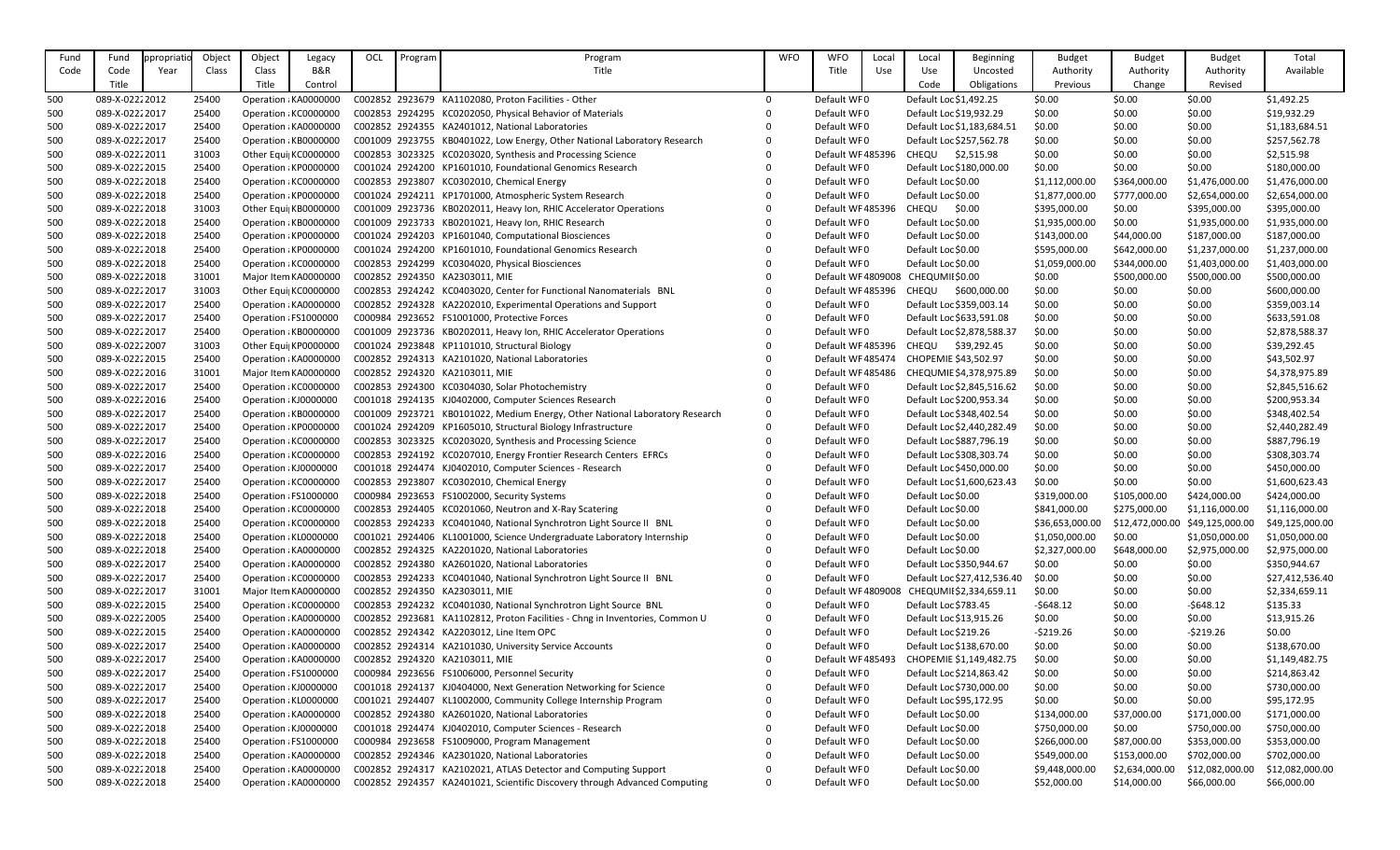| Fund | Fund           | ppropriatio | Object | Object | Legacy                | OCL | Program | Program                                                                     | <b>WFO</b>              | <b>WFO</b>       | Local | Local                   | <b>Beginning</b>            | <b>Budget</b>  | <b>Budget</b>  | <b>Budget</b>  | Total           |
|------|----------------|-------------|--------|--------|-----------------------|-----|---------|-----------------------------------------------------------------------------|-------------------------|------------------|-------|-------------------------|-----------------------------|----------------|----------------|----------------|-----------------|
| Code | Code           | Year        | Class  | Class  | <b>B&amp;R</b>        |     |         | Title                                                                       |                         | Title            | Use   | Use                     | Uncosted                    | Authority      | Authority      | Authority      | Available       |
|      | Title          |             |        | Title  | Control               |     |         |                                                                             |                         |                  |       | Code                    | Obligations                 | Previous       | Change         | Revised        |                 |
| 500  | 089-X-02222018 |             | 25400  |        | Operation : KC0000000 |     |         | C002853 2924460 KC0301050, Condensed Phase & Interfacial Molecular Science  | 0                       | Default WF0      |       | Default Loc \$0.00      |                             | \$143,000.00   | \$47,000.00    | \$190,000.00   | \$190,000.00    |
| 500  | 089-X-02222018 |             | 32003  |        | Accelerator KA0000000 |     |         | C002852 2924496 KA2602020, Accelerator Test Facility ATF Operations         | 0                       | Default WF485395 |       | <b>CHAIP</b>            | \$0.00                      | \$254,000.00   | \$71,000.00    | \$325,000.00   | \$325,000.00    |
| 500  | 089-X-02222018 |             | 25400  |        | Operation : KA0000000 |     |         | C002852 2924371 KA2501032, National Laboratories                            | $\mathbf{0}$            | Default WF0      |       | Default Loc \$0.00      |                             | \$482,000.00   | \$134,000.00   | \$616,000.00   | \$616,000.00    |
| 500  | 089-X-02222018 |             | 25400  |        | Operation : KP0000000 |     |         | C001024 2924462 KP1703040, Climate Model Development and Validation         |                         | Default WF0      |       | Default Loc \$0.00      |                             | \$106,000.00   | \$34,000.00    | \$140,000.00   | \$140,000.00    |
|      | 089-X-02222018 |             | 25400  |        | Operation : KL0000000 |     |         | C001021 2924408 KL1003000, Visiting Faculty Program                         | $\mathbf{0}$            | Default WF0      |       | Default Loc \$0.00      |                             | \$0.00         |                | \$240,000.00   | \$240,000.00    |
| 500  | 089-X-02222017 |             |        |        |                       |     |         | C000984 2923655 FS1005000, Cyber Security                                   |                         | Default WF0      |       |                         |                             | \$0.00         | \$240,000.00   |                |                 |
| 500  |                |             | 25400  |        | Operation : FS1000000 |     |         |                                                                             | $\mathbf 0$<br>$\Omega$ |                  |       |                         | Default Loc \$523,499.81    |                | \$0.00         | \$0.00         | \$523,499.81    |
| 500  | 089-X-02222017 |             | 25400  |        | Operation : FS1000000 |     |         | C000984 2923654 FS1004000, Information Security                             |                         | Default WF0      |       |                         | Default Loc \$154,019.41    | \$0.00         | \$0.00         | \$0.00         | \$154,019.41    |
| 500  | 089-X-02222017 |             | 25400  |        | Operation : KC0000000 |     |         | C002853 2923809 KC0302030, Heavy Element Chemistry                          |                         | Default WF0      |       |                         | Default Loc \$89,285.79     | \$0.00         | \$0.00         | \$0.00         | \$89,285.79     |
| 500  | 089-X-02222014 |             | 25400  |        | Operation : KA0000000 |     |         | C002852 2923680 KA1102811, Proton Facilities - Chng in Inventories, Special |                         | Default WF0      |       |                         | Default Loc \$11,981.92     | \$0.00         | \$0.00         | \$0.00         | \$11,981.92     |
| 500  | 089-X-02222016 |             | 25400  |        | Operation : KP0000000 |     |         | C001024 2924205 KP1602010, Radiochemistry and Imaging Instrumentation       | $\mathbf{0}$            | Default WF0      |       |                         | Default Loc \$521,900.65    | \$0.00         | \$0.00         | \$0.00         | \$521,900.65    |
| 500  | 089-X-02222017 |             | 25400  |        | Operation : KA0000000 |     |         | C002852 2924319 KA2102090, Other Facilities                                 | $\mathbf 0$             | Default WF0      |       |                         | Default Loc \$97,189.23     | \$0.00         | \$0.00         | \$0.00         | \$97,189.23     |
| 500  | 089-X-02222017 |             | 32001  |        | Constructic 39KA00000 |     |         | C002786 2924263 39KA00000PRN11SC40000, Long Baseline Neutrino Experiment PE | 0                       | Default WF0      |       |                         | Default Loc \$1,650,069.21  | \$0.00         | \$0.00         | \$0.00         | \$1,650,069.21  |
| 500  | 089-X-02222017 |             | 25400  |        | Operation : KC0000000 |     |         | C002853 2924299 KC0304020, Physical Biosciences                             | $\mathbf{0}$            | Default WF0      |       |                         | Default Loc \$1,286,114.39  | \$0.00         | \$0.00         | \$0.00         | \$1,286,114.39  |
| 500  | 089-X-02222017 |             | 25400  |        | Operation : KA0000000 |     |         | C002852 2924325 KA2201020, National Laboratories                            |                         | Default WF0      |       |                         | Default Loc \$1,768,961.30  | \$0.00         | \$0.00         | \$0.00         | \$1,768,961.30  |
| 500  | 089-X-02222017 |             | 25400  |        | Operation : KP0000000 |     |         | C001024 2924211 KP1701000, Atmospheric System Research                      | $\Omega$                | Default WF0      |       |                         | Default Loc \$1,194,416.20  | \$0.00         | \$0.00         | \$0.00         | \$1,194,416.20  |
| 500  | 089-X-02222017 |             | 25400  |        | Operation : FS1000000 |     |         | C000984 2923657 FS1007000, Material Control and Accountability              |                         | Default WF0      |       |                         | Default Loc \$466,015.26    | \$0.00         | \$0.00         | \$0.00         | \$466,015.26    |
| 500  | 089-X-02222017 |             | 25400  |        | Operation : KB0000000 |     |         | C001009 2923733 KB0201021, Heavy Ion, RHIC Research                         |                         | Default WF0      |       |                         | Default Loc \$1,821,032.34  | \$0.00         | \$0.00         | \$0.00         | \$1,821,032.34  |
| 500  | 089-X-02222017 |             | 25400  |        | Operation : KA0000000 |     |         | C002852 2924336 KA2202090, Other Facilities                                 | $\Omega$                | Default WF0      |       |                         | Default Loc \$16,370.35     | \$0.00         | \$0.00         | \$0.00         | \$16,370.35     |
| 500  | 089-X-02222017 |             | 25400  |        | Operation : KA0000000 |     |         | C002852 2924382 KA2602010, Accelerator Operations and Support               |                         | Default WF0      |       |                         | Default Loc \$328,880.99    | \$0.00         | \$0.00         | \$0.00         | \$328,880.99    |
| 500  | 089-X-02222017 |             | 25400  |        | Operation : KB0000000 |     |         | C001009 2923737 KB0202012, Heavy Ion, RHIC Experimental Support             |                         | Default WF0      |       |                         | Default Loc \$8,542,881.26  | \$0.00         | \$0.00         | \$0.00         | \$8,542,881.26  |
| 500  | 089-X-02222016 |             | 25400  |        | Operation : KJ0000000 |     |         | C001018 2924137 KJ0404000, Next Generation Networking for Science           |                         | Default WF0      |       | Default Loc \$70,692.64 |                             | \$0.00         | \$0.00         | \$0.00         | \$70,692.64     |
| 500  | 089-X-02222017 |             | 25400  |        | Operation : KC0000000 |     |         | C002853 2924447 KC0213010, Computational Materials Sciences                 | 0                       | Default WF0      |       |                         | Default Loc \$2,875,000.00  | \$0.00         | \$0.00         | \$0.00         | \$2,875,000.00  |
| 500  | 089-X-02222017 |             | 25400  |        | Operation : KC0000000 |     |         | C002853 2924472 KC0201070, X-Ray Scattering                                 | $\mathbf{0}$            | Default WF0      |       |                         | Default Loc \$595,500.79    | \$0.00         | \$0.00         | \$0.00         | \$595,500.79    |
| 500  | 089-X-02222017 |             | 25400  |        | Operation : KC0000000 |     |         | C002853 2924242 KC0403020, Center for Functional Nanomaterials BNL          | $\mathbf{0}$            | Default WF0      |       |                         | Default Loc \$11,363,791.95 | \$0.00         | \$0.00         | \$0.00         | \$11,363,791.95 |
| 500  | 089-X-02222017 |             | 25400  |        | Operation : KA0000000 |     |         | C002852 2924357 KA2401021, Scientific Discovery through Advanced Computing  | 0                       | Default WF0      |       |                         | Default Loc \$120,000.00    | \$0.00         | \$0.00         | \$0.00         | \$120,000.00    |
| 500  | 089-X-02222018 |             | 25400  |        | Operation : FS1000000 |     |         | C000984 2923656 FS1006000, Personnel Security                               | $\Omega$                | Default WF0      |       | Default Loc \$0.00      |                             | \$210,000.00   | \$69,000.00    | \$279,000.00   | \$279,000.00    |
| 500  | 089-X-02222018 |             | 25400  |        | Operation : KA0000000 |     |         | C002852 2924368 KA2501021, LHC Accelerator Research                         |                         | Default WF0      |       | Default Loc \$0.00      |                             | \$944,000.00   | \$197,000.00   | \$1,141,000.00 | \$1,141,000.00  |
| 500  | 089-X-02222018 |             | 25400  |        | Operation : KA0000000 |     |         | C002852 2924336 KA2202090, Other Facilities                                 | $\Omega$                | Default WF0      |       | Default Loc \$0.00      |                             | \$166,000.00   | \$46,000.00    | \$212,000.00   | \$212,000.00    |
| 500  | 089-X-02222018 |             | 25400  |        | Operation : KC0000000 |     |         | C002853 2924504 KC0202021, Experimental Condensed Matter Physics            | 0                       | Default WF0      |       | Default Loc \$0.00      |                             | \$676,000.00   | \$221,000.00   | \$897,000.00   | \$897,000.00    |
| 500  | 089-X-02222018 |             | 25400  |        | Operation : KA0000000 |     |         | C002852 2924496 KA2602020, Accelerator Test Facility ATF Operations         |                         | Default WF0      |       | Default Loc \$0.00      |                             | \$1,657,000.00 | \$462,000.00   | \$2,119,000.00 | \$2,119,000.00  |
| 500  | 089-X-02222016 |             | 25400  |        | Operation : KA0000000 |     |         | C002852 2924314 KA2101030, University Service Accounts                      | $\Omega$                | Default WF0      |       |                         | Default Loc \$85,265.00     | \$0.00         | \$0.00         | \$0.00         | \$85,265.00     |
| 500  | 089-X-02222016 |             | 25400  |        | Operation : KC0000000 |     |         | C002853 2924447 KC0213010, Computational Materials Sciences                 |                         | Default WF0      |       |                         | Default Loc \$2,141,187.26  | \$0.00         | \$0.00         | \$0.00         | \$2,141,187.26  |
| 500  | 089-X-02222017 |             | 32003  |        | Accelerator KA0000000 |     |         | C002852 2924382 KA2602010, Accelerator Operations and Support               |                         | Default WF485395 |       | CHAIP                   | \$892,530.03                | \$0.00         | \$0.00         | \$0.00         | \$892,530.03    |
| 500  | 089-X-02222016 |             | 32003  |        | Accelerator KB0000000 |     |         | C001009 2923736 KB0202011, Heavy Ion, RHIC Accelerator Operations           |                         | Default WF485395 |       | <b>CHAIP</b>            | \$138,941.27                | \$0.00         | \$0.00         | \$0.00         | \$138,941.27    |
| 500  | 089-X-02222017 |             | 25400  |        | Operation : KC0000000 |     |         | C002853 2924294 KC0202040, Mechanical Behavior and Radiation Effects        |                         | Default WF0      |       |                         | Default Loc \$10,411.59     | \$0.00         | \$0.00         | \$0.00         | \$10,411.59     |
| 500  | 089-X-02222017 |             | 25400  |        | Operation : KC0000000 |     |         | C002853 2923803 KC0301020, Chemical Physics                                 | $\Omega$                | Default WF0      |       |                         | Default Loc \$625,908.28    | \$0.00         | \$0.00         | \$0.00         | \$625,908.28    |
| 500  | 089-X-02222017 |             | 31003  |        | Other Equi  KA0000000 |     |         | C002852 2924363 KA2403013, Other Projects                                   |                         | Default WF485396 |       | CHEQU                   | \$750,000.00                | \$0.00         | \$0.00         | \$0.00         | \$750,000.00    |
| 500  | 089-X-02222017 |             | 25400  |        | Operation : KC0000000 |     |         | C002853 2923769 KC0201010, Structure Of Materials                           |                         | Default WF0      |       |                         | Default Loc \$1,878,640.89  | \$0.00         | \$0.00         | \$0.00         | \$1,878,640.89  |
| 500  | 089-X-02222017 |             | 32003  |        | Accelerator KB0000000 |     |         | C001009 2923736 KB0202011, Heavy Ion, RHIC Accelerator Operations           |                         | Default WF485395 |       | <b>CHAIP</b>            | \$2,369,000.00              | \$0.00         | \$0.00         | \$0.00         | \$2,369,000.00  |
| 500  | 089-X-02222017 |             | 25400  |        | Operation : KP0000000 |     |         | C001024 2924203 KP1601040, Computational Biosciences                        |                         | Default WF0      |       |                         | Default Loc \$492,000.00    | \$0.00         | \$0.00         | \$0.00         | \$492,000.00    |
| 500  | 089-X-02222017 |             | 25400  |        | Operation : KB0000000 |     |         | C001009 2923752 KB0301052, Theory, SciDAC, National Laboratory Research     | 0                       | Default WF0      |       |                         | Default Loc \$367,444.68    | \$0.00         | \$0.00         | \$0.00         | \$367,444.68    |
| 500  | 089-X-02222017 |             | 25400  |        | Operation : KA0000000 |     |         | C002852 2924368 KA2501021, LHC Accelerator Research                         | $\mathbf{0}$            | Default WF0      |       |                         | Default Loc \$1,191,242.15  | \$0.00         | \$0.00         | \$0.00         | \$1,191,242.15  |
| 500  | 089-X-02222017 |             | 25400  |        | Operation : KJ0000000 |     |         | C001018 2924476 KJ0403010, Computational Partnerships - SciDAC              |                         | Default WF0      |       |                         | Default Loc \$820,586.31    | \$0.00         | \$0.00         | \$0.00         | \$820,586.31    |
| 500  | 089-X-02222018 |             | 25400  |        | Operation : KA0000000 |     |         | C002852 2924320 KA2103011, MIE                                              | $\Omega$                | Default WF485493 |       | CHOPEMIE \$0.00         |                             | \$4,609,000.00 | \$1,048,000.00 | \$5,657,000.00 | \$5,657,000.00  |
| 500  | 089-X-02222018 |             | 25400  |        | Operation : KC0000000 |     |         | C002853 2923803 KC0301020, Chemical Physics                                 |                         | Default WF0      |       | Default Loc \$0.00      |                             | \$179,000.00   | \$59,000.00    | \$238,000.00   | \$238,000.00    |
| 500  | 089-X-02222018 |             | 25400  |        | Operation : KJ0000000 |     |         | C001018 2924516 KJ0403040, Computational Partnerships - Collaboratories     | 0                       | Default WF0      |       | Default Loc \$0.00      |                             | \$120,000.00   | \$0.00         | \$120,000.00   | \$120,000.00    |
|      | 089-X-02222018 |             | 25400  |        | Operation : KC0000000 |     |         | C002853 3023325 KC0203020, Synthesis and Processing Science                 | $\mathbf{0}$            | Default WF0      |       | Default Loc \$0.00      |                             |                |                |                | \$882,000.00    |
| 500  |                |             |        |        |                       |     |         |                                                                             |                         |                  |       |                         |                             | \$665,000.00   | \$217,000.00   | \$882,000.00   |                 |
| 500  | 089-X-02222018 |             | 25400  |        | Operation : FS1000000 |     |         | C000984 2923655 FS1005000, Cyber Security                                   |                         | Default WF0      |       | Default Loc \$0.00      |                             | \$748,000.00   | \$245,000.00   | \$993,000.00   | \$993,000.00    |
| 500  | 089-X-02222018 |             | 25400  |        | Operation : KA0000000 |     |         | C002852 2924358 KA2401022, Scientific Computing                             |                         | Default WF0      |       | Default Loc \$0.00      |                             | \$81,000.00    | \$18,000.00    | \$99,000.00    | \$99,000.00     |
| 500  | 089-X-02222018 |             | 25400  |        | Operation : FS1000000 |     |         | C000984 2923657 FS1007000, Material Control and Accountability              |                         | Default WF0      |       | Default Loc \$0.00      |                             | \$253,000.00   | \$83,000.00    | \$336,000.00   | \$336,000.00    |
| 500  | 089-X-02222018 |             | 25400  |        | Operation: KC0000000  |     |         | C002853 2923769 KC0201010, Structure Of Materials                           | 0                       | Default WF0      |       | Default Loc \$0.00      |                             | \$1,156,000.00 | \$378,000.00   | \$1,534,000.00 | \$1,534,000.00  |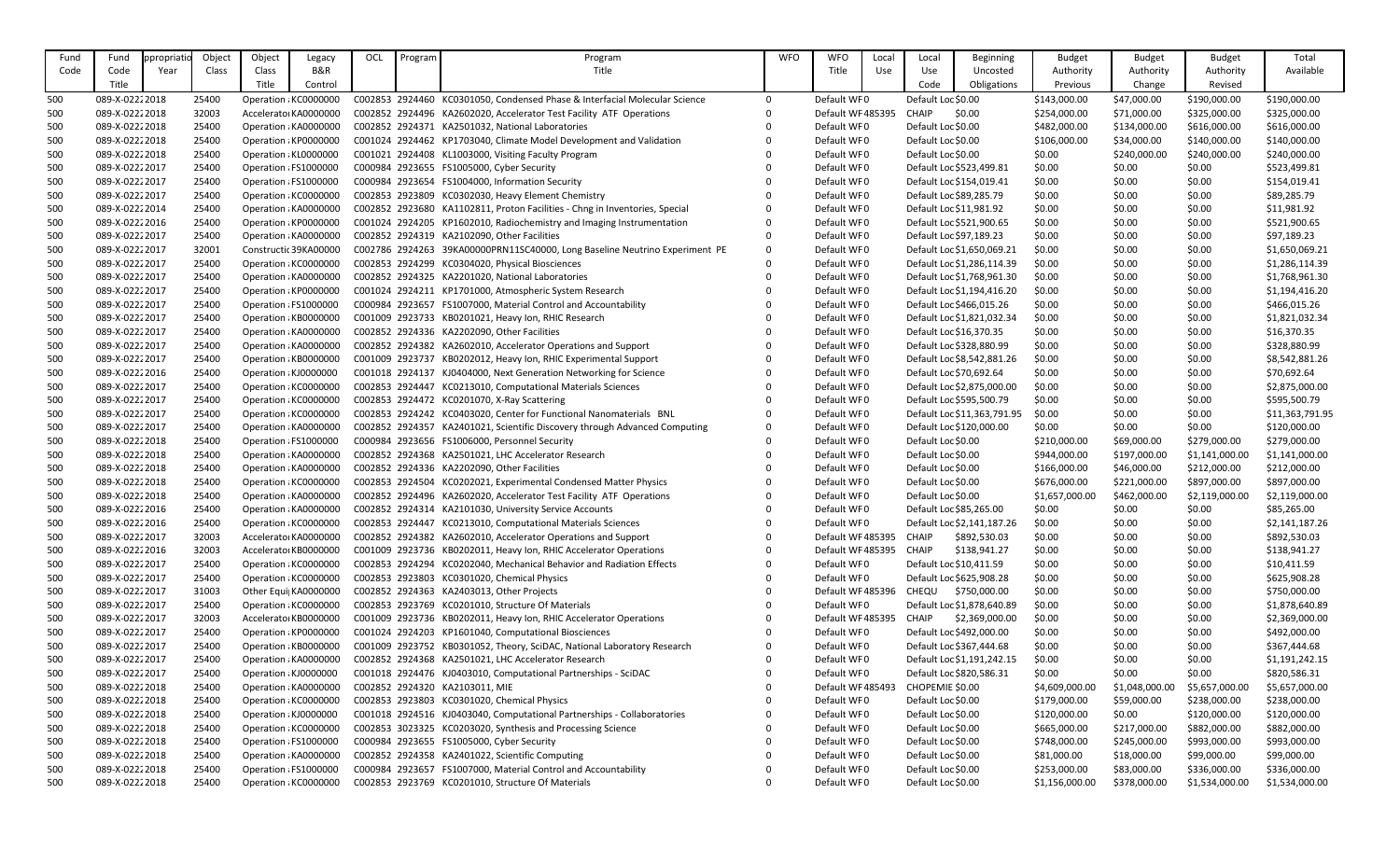| Fund       | Fund                             | ppropriati | Object         | Object | Legacy                                         | OCL | Program | Program                                                                                                                                                  | <b>WFO</b>         | <b>WFO</b>             | Local | Local                                             | <b>Beginning</b>           | <b>Budget</b>    | <b>Budget</b>    | <b>Budget</b>    | Total                     |
|------------|----------------------------------|------------|----------------|--------|------------------------------------------------|-----|---------|----------------------------------------------------------------------------------------------------------------------------------------------------------|--------------------|------------------------|-------|---------------------------------------------------|----------------------------|------------------|------------------|------------------|---------------------------|
| Code       | Code                             | Year       | Class          | Class  | <b>B&amp;R</b>                                 |     |         | Title                                                                                                                                                    |                    | Title                  | Use   | Use                                               | Uncosted                   | Authority        | Authority        | Authority        | Available                 |
|            | Title                            |            |                | Title  | Control                                        |     |         |                                                                                                                                                          |                    |                        |       | Code                                              | Obligations                | Previous         | Change           | Revised          |                           |
| 500        | 089-X-02222018                   |            | 25400          |        | Operation : KA0000000                          |     |         | C002852 2924313 KA2101020, National Laboratories                                                                                                         | $\overline{0}$     | Default WF0            |       | Default Loc \$0.00                                |                            | \$2,153,000.00   | \$600,000.00     | \$2,753,000.00   | \$2,753,000.00            |
| 500        | 089-X-02222013                   |            | 32001          |        | Constructic 39KG00000                          |     |         | C002739 2924227 39KG01000PRN10SC72000, Renovate Science Laboratories, Ph. I                                                                              | $\overline{0}$     | Default WF0            |       | Default Loc \$127.20                              |                            | $-5127.20$       | \$0.00           | $-$127.20$       | \$0.00                    |
| 500        | 089-X-02222014                   |            | 25400          |        | Operation : KB0000000                          |     |         | C001009 2923741 KB0281011, Nuclear Physics - RHIC                                                                                                        | $\Omega$           | Default WF0            |       | Default Loc \$82,974.96                           |                            | \$0.00           | \$0.00           | \$0.00           | \$82,974.96               |
| 500        | 089-X-02222017                   |            | 31001          |        | Major Item KA0000000                           |     |         | C002852 2924320 KA2103011, MIE                                                                                                                           |                    | Default WF485486       |       |                                                   | CHEQUMIE \$8,500,000.00    | \$0.00           | \$0.00           | \$0.00           | \$8,500,000.00            |
| 500        | 089-X-02222016                   |            | 25400          |        | Operation : KP0000000                          |     |         | C001024 2924462 KP1703040, Climate Model Development and Validation                                                                                      |                    | Default WF0            |       |                                                   | Default Loc \$416,750.00   | \$0.00           | \$0.00           | \$0.00           | \$416,750.00              |
| 500        | 089-X-02222009                   |            | 25400          |        | Operation : KB0000000                          |     |         | C001009 2923741 KB0281011, Nuclear Physics - RHIC                                                                                                        |                    | Default WF0            |       |                                                   | Default Loc \$267,025.04   | \$0.00           | \$0.00           | \$0.00           | \$267,025.04              |
| 500        | 089-X-02222013                   |            | 25400          |        | Operation : KP0000000                          |     |         | C001024 2924200 KP1601010, Foundational Genomics Research                                                                                                | $\Omega$           | Default WF0            |       |                                                   | Default Loc \$42,626.46    | \$0.00           | \$0.00           | \$0.00           | \$42,626.46               |
| 500        | 089-X-02222016                   |            | 25400          |        | Operation : KC0000000                          |     |         | C002853 2924305 KC0406020, Accelerator and Detector Research                                                                                             |                    | Default WF0            |       | Default Loc \$60,138.03                           |                            | \$0.00           | \$0.00           | \$0.00           | \$60,138.03               |
| 500        | 089-X-02222017                   |            | 25400          |        | Operation : KC0000000                          |     |         | C002853 2924405 KC0201060, Neutron and X-Ray Scatering                                                                                                   | $\Omega$           | Default WF0            |       |                                                   | Default Loc \$330,037.56   | \$0.00           | \$0.00           | \$0.00           | \$330,037.56              |
| 500        | 089-X-02222017                   |            | 25400          |        | Operation : KC0000000                          |     |         | C002853 2923774 KC0202020, DO NOT USE!!! Experimental Condensed Matter Physi                                                                             | $\mathbf 0$        | Default WF0            |       |                                                   | Default Loc \$477,041.88   | \$0.00           | \$0.00           | \$0.00           | \$477,041.88              |
| 500        | 089-X-02222017                   |            | 25400          |        | Operation : KC0000000                          |     |         | C002853 2923775 KC0202030, DO NOT USE!!! Condensed Matter Theory, Particle-                                                                              | $\overline{0}$     | Default WF0            |       |                                                   | Default Loc \$183,023.62   | \$0.00           | \$0.00           | \$0.00           | \$183,023.62              |
| 500        | 089-X-02222017                   |            | 25400          |        | Operation : KP0000000                          |     |         | C001024 2924200 KP1601010, Foundational Genomics Research                                                                                                | $\overline{0}$     | Default WF0            |       |                                                   | Default Loc \$2,125,100.00 | \$0.00           | \$0.00           | \$0.00           | \$2,125,100.00            |
| 500        | 089-X-02222015                   |            | 25400          |        | Operation : KP0000000                          |     |         | C001024 2924417 KP1606000, STARTING IN FY 2018, DO NOT USE!!! Mesoscale to M                                                                             | $\mathbf 0$        | Default WF0            |       |                                                   | Default Loc \$426,274.76   | \$0.00           | \$0.00           | \$0.00           | \$426,274.76              |
| 500        | 089-X-02222016                   |            | 25400          |        | Operation : KL0000000                          |     |         | C001021 2924408 KL1003000, Visiting Faculty Program                                                                                                      |                    | Default WF0            |       | Default Loc \$4,603.33                            |                            | \$0.00           | \$0.00           | \$0.00           | \$4,603.33                |
| 500        | 089-X-02222017                   |            | 25400          |        | Operation : FS1000000                          |     |         | C000984 2923653 FS1002000, Security Systems                                                                                                              |                    | Default WF0            |       |                                                   | Default Loc \$750,295.68   | \$0.00           | \$0.00           | \$0.00           | \$750,295.68              |
| 500        | 089-X-02222011                   |            | 25400          |        | Operation : KP0000000                          |     |         | C001024 2924206 KP1602020, Radiobiology                                                                                                                  |                    | Default WF0            |       | Default Loc \$75,857.94                           |                            | \$0.00           | \$0.00           | \$0.00           | \$75,857.94               |
| 500        | 089-X-02222005                   |            | 25400          |        | Operation : KB0000000                          |     |         | C001009 2923741 KB0281011, Nuclear Physics - RHIC                                                                                                        |                    | Default WF0            |       |                                                   | Default Loc \$201,097.43   | \$0.00           | \$0.00           | \$0.00           | \$201,097.43              |
| 500        | 089-X-02222005                   |            | 25400          |        | Operation : KA0000000                          |     |         | C002852 2923680 KA1102811, Proton Facilities - Chng in Inventories, Special                                                                              | $\Omega$           | Default WF0            |       |                                                   | Default Loc \$437,633.18   | \$0.00           | \$0.00           | \$0.00           | \$437,633.18              |
| 500        | 089-X-02222014                   |            | 25400          |        | Operation : KA0000000                          |     |         | C002852 2923681 KA1102812, Proton Facilities - Chng in Inventories, Common U                                                                             | 0                  | Default WF0            |       |                                                   | Default Loc \$433,221.38   | \$0.00           | \$0.00           | \$0.00           | \$433,221.38              |
| 500        | 089-X-02222016                   |            | 25400          |        | Operation : KP0000000                          |     |         | C001024 2924209 KP1605010, Structural Biology Infrastructure                                                                                             |                    | Default WF0            |       |                                                   | Default Loc \$159,617.13   | \$0.00           | \$0.00           | \$0.00           | \$159,617.13              |
| 500        | 089-X-02222017                   |            | 25400          |        | Operation : KL0000000                          |     |         | C001021 2924406 KL1001000, Science Undergraduate Laboratory Internship                                                                                   |                    | Default WF0            |       |                                                   | Default Loc \$553,646.70   | \$0.00           | \$0.00           | \$0.00           | \$553,646.70              |
| 500        | 089-X-02222018                   |            | 25400          |        | Operation : KB0000000                          |     |         | C001009 2923749 KB0301042, Theory, Nuclear Data, National Laboratory Researc                                                                             | $\overline{0}$     | Default WF0            |       | Default Loc \$0.00                                |                            | \$1,224,000.00   | \$0.00           | \$1,224,000.00   | \$1,224,000.00            |
| 500        | 089-X-02222018                   |            | 32001          |        | Constructic 39KA00000                          |     |         | C002786 2924263 39KA00000PRN11SC40000, Long Baseline Neutrino Experiment PE                                                                              | $\overline{0}$     | Default WF0            |       | Default Loc \$0.00                                |                            | \$2,400,000.00   | \$300,000.00     | \$2,700,000.00   | \$2,700,000.00            |
| 500        | 089-X-02222018                   |            | 25400          |        | Operation : KB0000000                          |     |         | C001009 2923736 KB0202011, Heavy Ion, RHIC Accelerator Operations                                                                                        | $\Omega$           | Default WF0            |       | Default Loc \$0.00                                |                            | \$47,705,000.00  | \$0.00           | \$47,705,000.00  | \$47,705,000.00           |
| 500        | 089-X-02222018                   |            | 25400          |        | Operation : KP0000000                          |     |         | C001024 2924209 KP1605010, Structural Biology Infrastructure                                                                                             |                    | Default WF0            |       | Default Loc \$0.00                                |                            | \$902,000.00     | \$294,000.00     | \$1,196,000.00   | \$1,196,000.00            |
| 500        | 089-X-02222018                   |            | 25400          |        | Operation : FS1000000                          |     |         | C000984 2923652 FS1001000, Protective Forces                                                                                                             |                    | Default WF0            |       | Default Loc \$0.00                                |                            | \$2,423,000.00   | \$796,000.00     | \$3,219,000.00   | \$3,219,000.00            |
| 500        | 089-X-02222018                   |            | 31003          |        | Other Equi  KC0000000                          |     |         | C002853 2924233 KC0401040, National Synchrotron Light Source II BNL                                                                                      |                    | Default WF 485396      |       | CHEQU                                             | \$0.00                     | \$3,300,000.00   | \$0.00           | \$3,300,000.00   | \$3,300,000.00            |
| 500        | 089-X-02222018                   |            | 25400          |        | Operation : KC0000000                          |     |         | C002853 2924506 KC0202031, Theoretical Condensed Matter Physics                                                                                          | $\Omega$           | Default WF0            |       | Default Loc \$0.00                                |                            | \$701,000.00     | \$230,000.00     | \$931,000.00     | \$931,000.00              |
| 500        | 089-X-02222016                   |            | 25400          |        | Operation : KL0000000                          |     |         | C001021 2924414 KL1500000, Outreach                                                                                                                      |                    | Default WF0            |       | Default Loc \$2,262.77                            |                            | \$0.00           | \$0.00           | \$0.00           | \$2,262.77                |
| 500        | 089-X-02222017                   |            | 25400          |        | Operation : KL0000000                          |     |         | C001021 2924408 KL1003000, Visiting Faculty Program                                                                                                      |                    | Default WF0            |       |                                                   | Default Loc \$120,000.00   | \$0.00           | \$0.00           | \$0.00           | \$120,000.00              |
| 500        | 089-X-02222014                   |            | 25400          |        | Operation : KP0000000                          |     |         | C001024 2924200 KP1601010, Foundational Genomics Research                                                                                                |                    | Default WF0            |       |                                                   | Default Loc \$180,000.00   | \$0.00           | \$0.00           | \$0.00           | \$180,000.00              |
| 500        | 089-X-02222017                   |            | 25400          |        | Operation : KP0000000                          |     |         | C001024 2924216 KP1703020, Earth System Modeling                                                                                                         |                    | Default WF0            |       |                                                   | Default Loc \$358,481.36   | \$0.00           | \$0.00           | \$0.00           | \$358,481.36              |
| 500        | 089-X-02222014                   |            | 25400          |        | Operation : KC0000000                          |     |         | C002853 2923794 KC0281013, BNL-NSLS                                                                                                                      |                    | Default WF0            |       |                                                   | Default Loc \$165,193.55   | \$0.00           | \$0.00           | \$0.00           | \$165,193.55              |
| 500        | 089-X-02222017                   |            | 25400          |        | Operation : KC0000000                          |     |         | C002853 2924460 KC0301050, Condensed Phase & Interfacial Molecular Science                                                                               |                    | Default WF0            |       |                                                   | Default Loc \$379,501.80   | \$0.00           | \$0.00           | \$0.00           | \$379,501.80              |
| 500        | 089-X-02222017                   |            | 25400          |        | Operation : KB0000000                          |     |         | C001009 2924156 KB0201052, Heavy Ion Accelerator R&D Natl Lab Research                                                                                   |                    | Default WF0            |       |                                                   | Default Loc \$817,467.84   | \$0.00           | \$0.00           | \$0.00           | \$817,467.84              |
| 500        | 089-X-02222016                   |            | 25400          |        | Operation : KA0000000                          |     |         | C002852 2924369 KA2501022, Muon Accelerators                                                                                                             |                    | Default WF0            |       |                                                   | Default Loc \$490,519.01   | \$0.00           | \$0.00           | \$0.00           | \$490,519.01              |
| 500        | 089-X-02222007                   |            | 25400          |        | Operation : KP0000000                          |     |         | C001024 2923849 KP1102010, Molecular Biology                                                                                                             |                    | Default WF0            |       | Default Loc \$16.33                               |                            | \$0.00           | \$0.00           | \$0.00           | \$16.33                   |
| 500        | 089-X-02222016                   |            | 31003          |        | Other Equi  KC0000000                          |     |         | C002853 2924242 KC0403020, Center for Functional Nanomaterials BNL                                                                                       |                    | Default WF 485396      |       |                                                   | CHEQU \$410,798.13         | \$0.00           | \$0.00           | \$0.00           | \$410,798.13              |
| 500        | 089-X-02222018                   |            | 32001          |        | Constructic 39KG01000                          |     |         | C003087 2924481 39KG01000PRN17SC73000 Core Facility Revitalization, BNL                                                                                  |                    | Default WF0            |       | Default Loc \$0.00                                |                            | \$641,633.00     | \$210,600.00     | \$852,233.00     | \$852,233.00              |
| 500        | 089-X-02222018                   |            | 25400          |        | Operation : KB0000000                          |     |         | C001009 2923721 KB0101022, Medium Energy, Other National Laboratory Research                                                                             | 0                  | Default WF0            |       | Default Loc \$0.00                                |                            | \$828,000.00     | \$0.00           | \$828,000.00     | \$828,000.00              |
| 500        | 089-X-02222018                   |            | 25400          |        | Operation : KC0000000                          |     |         | C002853 2924472 KC0201070, X-Ray Scattering                                                                                                              |                    | Default WF0            |       | Default Loc \$0.00                                |                            | \$609,000.00     | \$199,000.00     | \$808,000.00     | \$808,000.00              |
| 500        | 089-X-02222018                   |            | 31003          |        | Other Equi  KB0000000                          |     |         | C001009 2923737 KB0202012, Heavy Ion, RHIC Experimental Support                                                                                          |                    | Default WF 485396      |       | CHEQU \$0.00                                      |                            | \$700,799.00     | \$0.00           | \$700,799.00     | \$700,799.00              |
| 500        | 089-X-02222018                   |            | 25400          |        | Operation : KL0000000                          |     |         | C001021 2924407 KL1002000, Community College Internship Program                                                                                          |                    | Default WF0            |       | Default Loc \$0.00                                |                            | \$80,000.00      | \$0.00           | \$80,000.00      | \$80,000.00               |
| 500        | 089-X-02222018                   |            | 25400          |        | Operation : KA0000000                          |     |         | C002852 2924320 KA2103011, MIE                                                                                                                           |                    | Default WF 485492      |       | CHOPEMIE \$0.00                                   |                            | \$1,683,000.00   | \$514,000.00     | \$2,197,000.00   | \$2,197,000.00            |
| 500        | 089-X-02222018                   |            | 25400          |        | Operation : KA0000000                          |     |         | C002852 2924319 KA2102090, Other Facilities                                                                                                              |                    | Default WF0            |       | Default Loc \$0.00                                |                            | \$160,000.00     | \$0.00           | \$160,000.00     | \$160,000.00              |
| 510<br>510 | 089-X-02222017<br>089-X-02222017 |            | 25400<br>25400 |        | Operation : 456100000<br>Operation : 456100000 |     |         | C003005 6600199 456165021, Cooperative Research And Development Agreements<br>C003005 6600199 456165021, Cooperative Research And Development Agreements | 4860934<br>4861014 | CHAGR8730<br>CHAGR8400 |       | Default Loc \$5,519.07<br>Default Loc \$23,840.15 |                            | \$0.00<br>\$0.00 | \$0.00<br>\$0.00 | \$0.00<br>\$0.00 | \$5,519.07<br>\$23,840.15 |
| 510        | 089-X-02222017                   |            | 25400          |        | Operation : 456100000                          |     |         | C003005 6600199 456165021, Cooperative Research And Development Agreements                                                                               | 4860747            | CHAGR8710              |       | Default Loc \$94,245.21                           |                            | \$0.00           | \$0.00           | \$0.00           | \$94,245.21               |
| 510        | 089-X-02222017                   |            | 25400          |        | Operation : 456100000                          |     |         | C003005 6600199 456165021, Cooperative Research And Development Agreements                                                                               | 4861036            | CHAGR8400              |       | Default Loc \$10,223.77                           |                            | \$0.00           | \$0.00           | \$0.00           | \$10,223.77               |
| 510        | 089-X-02222018                   |            | 25400          |        | Operation : 456100000                          |     |         | C003005 6600199 456165021, Cooperative Research And Development Agreements                                                                               | 4861004            | CHAGR8410              |       | Default Loc \$0.00                                |                            | \$44,930.10      | \$0.00           | \$44,930.10      | \$44,930.10               |
| 510        | 089-X-02222017                   |            | 25400          |        | Operation : 456100000                          |     |         | C003005 6600199 456165021, Cooperative Research And Development Agreements                                                                               | 4861004            | CHAGR8410              |       |                                                   | Default Loc \$14,968.90    | \$0.00           | \$0.00           | \$0.00           | \$14,968.90               |
|            |                                  |            |                |        |                                                |     |         |                                                                                                                                                          |                    |                        |       |                                                   |                            |                  |                  |                  |                           |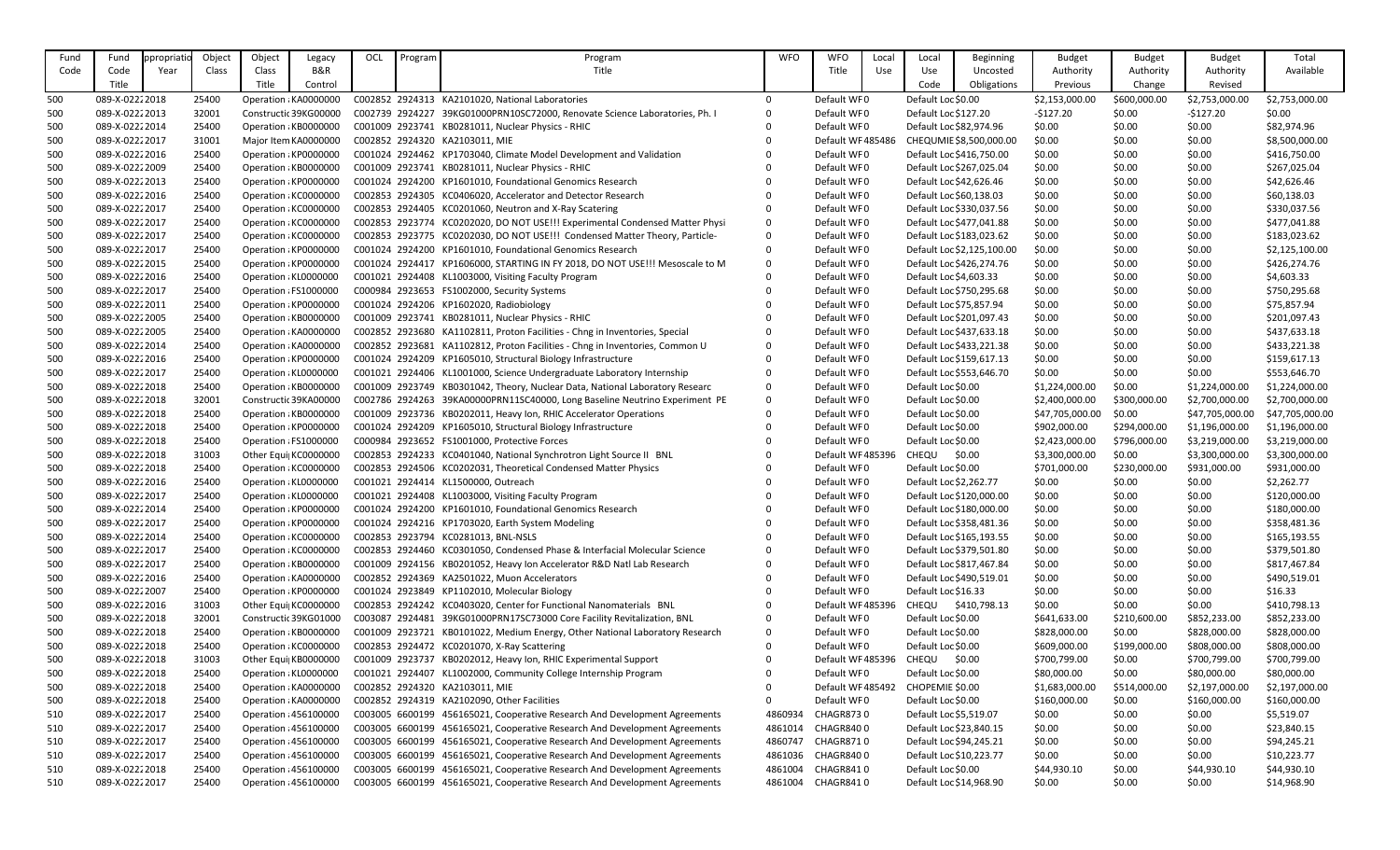| Fund | Fund           | ppropriatio | Object         | Object | Legacy                                         | OCL | Program | Program                                                                    | <b>WFO</b>         | <b>WFO</b>              | Local | Local                                    | <b>Beginning</b>           | <b>Budget</b>          | <b>Budget</b> | <b>Budget</b>               | Total                       |
|------|----------------|-------------|----------------|--------|------------------------------------------------|-----|---------|----------------------------------------------------------------------------|--------------------|-------------------------|-------|------------------------------------------|----------------------------|------------------------|---------------|-----------------------------|-----------------------------|
| Code | Code           | Year        | Class          | Class  | <b>B&amp;R</b>                                 |     |         | Title                                                                      |                    | Title                   | Use   | Use                                      | Uncosted                   | Authority              | Authority     | Authority                   | Available                   |
|      | Title          |             |                | Title  | Control                                        |     |         |                                                                            |                    |                         |       | Code                                     | Obligations                | Previous               | Change        | Revised                     |                             |
| 510  | 089-X-02222018 |             | 25400          |        | Operation : 456100000                          |     |         | C003005 6600199 456165021, Cooperative Research And Development Agreements | 4861014            | CHAGR8400               |       | Default Loc \$0.00                       |                            | \$108,309.33           | \$0.00        | \$108,309.33                | \$108,309.33                |
| 511  | 089-X-02222017 |             | 25400          |        | Operation : 456100000                          |     |         | C003005 6600146 456160031, Industry - Domestic                             | 4861020            | <b>CHAGR8400</b>        |       | Default Loc \$34,126.87                  |                            | \$0.00                 | \$0.00        | \$0.00                      | \$34,126.87                 |
| 511  | 089-X-02222017 |             | 25400          |        | Operation : 456100000                          |     |         | C003005 6600146 456160031, Industry - Domestic                             | 4860946            | <b>CHAGR8730</b>        |       | Default Loc \$75,847.99                  |                            | \$0.00                 | \$0.00        | \$0.00                      | \$75,847.99                 |
| 511  | 089-X-02222018 |             | 25400          |        | Operation : 456100000                          |     |         | C003005 6600146 456160031, Industry - Domestic                             | 4861033            | CHAGR8400               |       | Default Loc \$0.00                       |                            | \$64,500.00            | $-527,000.00$ | \$37,500.00                 | \$37,500.00                 |
| 511  | 089-X-02222018 |             | 25400          |        | Operation : 456100000                          |     |         | C003005 6600146 456160031, Industry - Domestic                             | 4861021            | <b>CHAGR8400</b>        |       | Default Loc \$0.00                       |                            | \$5,172.72             | \$0.00        | \$5,172.72                  | \$5,172.72                  |
| 511  | 089-X-02222018 |             | 25400          |        | Operation : 456100000                          |     |         | C003005 6600146 456160031, Industry - Domestic                             | 4861066            | <b>CHAGR8420</b>        |       | Default Loc \$0.00                       |                            | \$99,393.55            | \$0.00        | \$99,393.55                 | \$99,393.55                 |
| 511  | 089-X-02222018 |             | 25400          |        | Operation : 456100000                          |     |         | C003005 6600146 456160031, Industry - Domestic                             | 4861022            | <b>CHAGR8410</b>        |       | Default Loc \$0.00                       |                            | \$2,868,507.51         | \$0.00        | \$2,868,507.5               | \$2,868,507.51              |
| 511  | 089-X-02222018 |             | 25400          |        | Operation : 456100000                          |     |         | C003005 6600146 456160031, Industry - Domestic                             | 4860936            | <b>CHAGR8720</b>        |       | Default Loc \$0.00                       |                            | \$1,800.62             | \$1,538.59    | \$3,339.21                  | \$3,339.21                  |
|      | 089-X-02222018 |             | 25400          |        |                                                |     |         | C003005 6600146 456160031, Industry - Domestic                             | 4860977            | <b>CHAGR8730</b>        |       |                                          |                            | \$48,543.69            |               |                             |                             |
| 511  | 089-X-02222018 |             |                |        | Operation : 456100000<br>Operation : 456100000 |     |         | C003005 6600146 456160031, Industry - Domestic                             |                    | <b>CHAGR8400</b>        |       | Default Loc \$0.00<br>Default Loc \$0.00 |                            |                        | \$45,631.07   | \$94,174.76<br>\$293,689.32 | \$94,174.76<br>\$293,689.32 |
| 511  | 089-X-02222014 |             | 25400<br>25400 |        | Operation : 456100000                          |     |         | C003005 6600146 456160031, Industry - Domestic                             | 4861056<br>4860871 | <b>CHAGR8720</b>        |       |                                          |                            | \$366,504.85<br>\$0.00 | $-572,815.53$ | \$0.00                      | \$209,237.49                |
| 511  |                |             |                |        |                                                |     |         |                                                                            |                    | <b>CHAGR8400</b>        |       |                                          | Default Loc \$209,237.49   | $-517.49$              | \$0.00        |                             |                             |
| 511  | 089-X-02222017 |             | 25400          |        | Operation : 456100000                          |     |         | C003005 6600146 456160031, Industry - Domestic                             | 4861042            | <b>CHAGR8720</b>        |       | Default Loc \$17.49                      |                            |                        | \$0.00        | $-517.49$                   | \$0.00                      |
| 511  | 089-X-02222017 |             | 25400          |        | Operation : 456100000                          |     |         | C003005 6600147 456160032, Industry - Foreign                              | 4860874            | <b>CHAGR8400</b>        |       | Default Loc \$38,881.13                  |                            | \$0.00                 | \$0.00        | \$0.00                      | \$38,881.13                 |
| 511  | 089-X-02222017 |             | 25400          |        | Operation : 456100000                          |     |         | C003005 6600146 456160031, Industry - Domestic                             | 4861026            |                         |       | Default Loc \$2,069.60                   |                            | $-52,243.82$           | \$0.00        | $-52,243.82$                | $-5174.22$                  |
| 511  | 089-X-02222017 |             | 25400          |        | Operation : 456100000                          |     |         | C003005 6600147 456160032, Industry - Foreign                              | 4801577            | CH AGR8780<br>CHAGR8710 |       | Default Loc \$54,993.37                  |                            | \$0.00                 | \$0.00        | \$0.00                      | \$54,993.37                 |
| 511  | 089-X-02222017 |             | 25400          |        | Operation : 456100000                          |     |         | C003005 6600146 456160031, Industry - Domestic                             | 4860748            |                         |       | Default Loc \$658.25                     |                            | \$0.00                 | \$0.00        | \$0.00                      | \$658.25                    |
| 511  | 089-X-02222017 |             | 25400          |        | Operation : 456100000                          |     |         | C003005 6600146 456160031, Industry - Domestic                             | 4861022            | CHAGR8410               |       |                                          | Default Loc \$2,641,348.88 | \$0.00                 | \$0.00        | \$0.00                      | \$2,641,348.88              |
| 511  | 089-X-02222018 |             | 25400          |        | Operation : 456100000                          |     |         | C003005 6600146 456160031, Industry - Domestic                             | 4861075            | CHAGR8430               |       | Default Loc \$0.00                       |                            | \$10,000.00            | \$0.00        | \$10,000.00                 | \$10,000.00                 |
| 511  | 089-X-02222018 |             | 25400          |        | Operation : 456100000                          |     |         | C003005 6600146 456160031, Industry - Domestic                             | 4860971            | <b>CHAGR8730</b>        |       | Default Loc \$0.00                       |                            | \$8,509.23             | \$0.00        | \$8,509.23                  | \$8,509.23                  |
| 511  | 089-X-02222018 |             | 25400          |        | Operation : 456100000                          |     |         | C003005 6600146 456160031, Industry - Domestic                             | 4861058            | <b>CHAGR8430</b>        |       | Default Loc \$0.00                       |                            | \$45,000.00            | \$0.00        | \$45,000.00                 | \$45,000.00                 |
| 511  | 089-X-02222018 |             | 25400          |        | Operation : 456100000                          |     |         | C003005 6600146 456160031, Industry - Domestic                             | 4861063            | CHAGR8420               |       | Default Loc \$0.00                       |                            | \$22,087.46            | \$0.00        | \$22,087.46                 | \$22,087.46                 |
| 511  | 089-X-02222018 |             | 25400          |        | Operation : 456100000                          |     |         | C003005 6600146 456160031, Industry - Domestic                             | 4860686            | <b>CHAGR8780</b>        |       | Default Loc \$0.00                       |                            | \$66,138.00            | \$198,412.00  | \$264,550.00                | \$264,550.00                |
| 511  | 089-X-02222017 |             | 25400          |        | Operation : 456100000                          |     |         | C003005 6600146 456160031, Industry - Domestic                             | 4860971            | <b>CHAGR8730</b>        |       | Default Loc \$51,738.93                  |                            | \$0.00                 | \$0.00        | \$0.00                      | \$51,738.93                 |
| 511  | 089-X-02222017 |             | 25400          |        | Operation : 456100000                          |     |         | C003005 6600146 456160031, Industry - Domestic                             | 4860928            | <b>CHAGR8730</b>        |       | Default Loc \$95,137.44                  |                            | \$0.00                 | \$0.00        | \$0.00                      | \$95,137.44                 |
| 511  | 089-X-02222017 |             | 25400          |        | Operation : 456100000                          |     |         | C003005 6600146 456160031, Industry - Domestic                             | 4861050            | <b>CHAGR8410</b>        |       | Default Loc \$44,174.91                  |                            | $-50.07$               | \$0.00        | $-50.07$                    | \$44,174.84                 |
| 511  | 089-X-02222017 |             | 25400          |        | Operation : 456100000                          |     |         | C003005 6600146 456160031, Industry - Domestic                             | 4860986            | CHAGR8400               |       | Default Loc \$288.29                     |                            | $-5288.29$             | \$0.00        | $-5288.29$                  | \$0.00                      |
| 511  | 089-X-02222017 |             | 25400          |        | Operation : 456100000                          |     |         | C003005 6600146 456160031, Industry - Domestic                             | 4860989            | <b>CHAGR8400</b>        |       | Default Loc \$1,582.55                   |                            | \$0.00                 | $-553.90$     | $-553.90$                   | \$1,528.65                  |
| 511  | 089-X-02222016 |             | 25400          |        | Operation : 456100000                          |     |         | C003005 6600146 456160031, Industry - Domestic                             | 4860871            | <b>CHAGR8720</b>        |       | Default Loc \$13,578.50                  |                            | \$0.00                 | \$0.00        | \$0.00                      | \$13,578.50                 |
| 511  | 089-X-02222017 |             | 25400          |        | Operation : 456100000                          |     |         | C003005 6600146 456160031, Industry - Domestic                             | 4861047            | CHAGR8410               |       | Default Loc \$552.18                     |                            | \$0.00                 | \$0.00        | \$0.00                      | \$552.18                    |
| 511  | 089-X-02222017 |             | 25400          |        | Operation : 456100000                          |     |         | C003005 6600146 456160031, Industry - Domestic                             | 4861031            | CHAGR8400               |       | Default Loc \$20,000.00                  |                            | \$0.00                 | \$0.00        | \$0.00                      | \$20,000.00                 |
| 511  | 089-X-02222017 |             | 25400          |        | Operation : 456100000                          |     |         | C003005 6600147 456160032, Industry - Foreign                              | 4860800            | CHAGR8710               |       | Default Loc \$683.29                     |                            | \$0.00                 | \$0.00        | \$0.00                      | \$683.29                    |
| 511  | 089-X-02222017 |             | 25400          |        | Operation : 456100000                          |     |         | C003005 6600146 456160031, Industry - Domestic                             | 4861033            | CHAGR8400               |       | Default Loc \$2,962.41                   |                            | \$0.00                 | \$0.00        | \$0.00                      | \$2,962.41                  |
| 511  | 089-X-02222014 |             | 25400          |        | Operation : 456100000                          |     |         | C003005 6600146 456160031, Industry - Domestic                             | 4860840            | CHAGR8720               |       | Default Loc \$0.96                       |                            | \$0.00                 | \$0.00        | \$0.00                      | \$0.96                      |
| 511  | 089-X-02222018 |             | 25400          |        | Operation : 456100000                          |     |         | C003005 6600146 456160031, Industry - Domestic                             | 4860969            | <b>CHAGR8730</b>        |       | Default Loc \$0.00                       |                            | \$72,107.82            | \$0.00        | \$72,107.82                 | \$72,107.82                 |
| 511  | 089-X-02222018 |             | 25400          |        | Operation : 456100000                          |     |         | C003005 6600146 456160031, Industry - Domestic                             | 4861059            | CHAGR8420               |       | Default Loc \$0.00                       |                            | \$6,000.00             | \$0.00        | \$6,000.00                  | \$6,000.00                  |
| 511  | 089-X-02222018 |             | 25400          |        | Operation : 456100000                          |     |         | C003005 6600146 456160031, Industry - Domestic                             | 4861062            | CHAGR8420               |       | Default Loc \$0.00                       |                            | \$43,689.32            | \$0.00        | \$43,689.32                 | \$43,689.32                 |
| 511  | 089-X-02222017 |             | 25400          |        | Operation : 456100000                          |     |         | C003005 6600146 456160031, Industry - Domestic                             | 4861027            | <b>CHAGR8400</b>        |       | Default Loc \$22,087.45                  |                            | \$0.00                 | \$0.00        | \$0.00                      | \$22,087.45                 |
| 511  | 089-X-02222017 |             | 25400          |        | Operation : 456100000                          |     |         | C003005 6600146 456160031, Industry - Domestic                             | 4860936            | CHAGR8720               |       | Default Loc \$8,423.32                   |                            | \$0.00                 | \$0.00        | \$0.00                      | \$8,423.32                  |
| 511  | 089-X-02222017 |             | 25400          |        | Operation : 456100000                          |     |         | C003005 6600146 456160031, Industry - Domestic                             | 4861043            | CHAGR8410               |       |                                          | Default Loc \$110,437.28   | $-50.16$               | \$0.00        | $-50.16$                    | \$110,437.12                |
| 511  | 089-X-02222017 |             | 25400          |        | Operation : 456100000                          |     |         | C003005 6600146 456160031, Industry - Domestic                             | 4861052            | <b>CHAGR8410</b>        |       |                                          | Default Loc \$2,999,587.54 | \$0.00                 | \$0.00        | \$0.00                      | \$2,999,587.54              |
| 511  | 089-X-02222017 |             | 25400          |        | Operation : 456100000                          |     |         | C003005 6600147 456160032, Industry - Foreign                              | 4860984            | CHAGR8400               |       | Default Loc \$828.80                     |                            | \$0.00                 | \$0.00        | \$0.00                      | \$828.80                    |
| 511  | 089-X-02222016 |             | 25400          |        | Operation : 456100000                          |     |         | C003005 6600146 456160031, Industry - Domestic                             | 4860831            | <b>CHAGR8720</b>        |       | Default Loc \$4,332.74                   |                            | \$0.00                 | \$0.00        | \$0.00                      | \$4,332.74                  |
| 511  | 089-X-02222017 |             | 25400          |        | Operation : 456100000                          |     |         | C003005 6600146 456160031, Industry - Domestic                             | 4860982            | CHAGR8400               |       | Default Loc \$36,317.18                  |                            | \$0.00                 | \$0.00        | \$0.00                      | \$36,317.18                 |
| 511  | 089-X-02222017 |             | 25400          |        | Operation : 456100000                          |     |         | C003005 6600146 456160031, Industry - Domestic                             | 4861017            | CHAGR8410               |       | Default Loc \$3,315.04                   |                            | \$0.00                 | \$0.00        | \$0.00                      | \$3,315.04                  |
| 511  | 089-X-02222017 |             | 25400          |        | Operation : 456100000                          |     |         | C003005 6600146 456160031, Industry - Domestic                             | 4860949            | CHAGR8730               |       | Default Loc \$10,245.93                  |                            | \$0.00                 | \$0.00        | \$0.00                      | \$10,245.93                 |
| 511  | 089-X-02222016 |             | 25400          |        | Operation : 456100000                          |     |         | C003005 6600146 456160031, Industry - Domestic                             | 4860931            | <b>CHAGR8720</b>        |       | Default Loc \$5,157.98                   |                            | \$0.00                 | \$0.00        | \$0.00                      | \$5,157.98                  |
| 511  | 089-X-02222017 |             | 25400          |        | Operation : 456100000                          |     |         | C003005 6600147 456160032, Industry - Foreign                              | 4861032            | <b>CHAGR8410</b>        |       | Default Loc \$25,541.67                  |                            | \$0.00                 | \$0.00        | \$0.00                      | \$25,541.67                 |
| 511  | 089-X-02222017 |             | 25400          |        | Operation : 456100000                          |     |         | C003005 6600147 456160032, Industry - Foreign                              | 4860978            | <b>CHAGR8730</b>        |       | Default Loc \$12,052.71                  |                            | $-$12,052.71$          | \$0.00        | $-$12,052.71$               | \$0.00                      |
| 511  | 089-X-02222018 |             | 25400          |        | Operation : 456100000                          |     |         | C003005 6600146 456160031, Industry - Domestic                             | 4861070            | CHAGR8420               |       | Default Loc \$0.00                       |                            | \$13,348.43            | \$0.00        | \$13,348.43                 | \$13,348.43                 |
| 511  | 089-X-02222018 |             | 25400          |        | Operation : 456100000                          |     |         | C003005 6600146 456160031, Industry - Domestic                             | 4861046            | CHAGR8410               |       | Default Loc \$0.00                       |                            | \$33,750.00            | \$0.00        | \$33,750.00                 | \$33,750.00                 |
| 511  | 089-X-02222018 |             | 25400          |        | Operation : 456100000                          |     |         | C003005 6600146 456160031, Industry - Domestic                             | 4861067            | CHAGR8420               |       | Default Loc \$0.00                       |                            | \$22,800.00            | \$15,200.00   | \$38,000.00                 | \$38,000.00                 |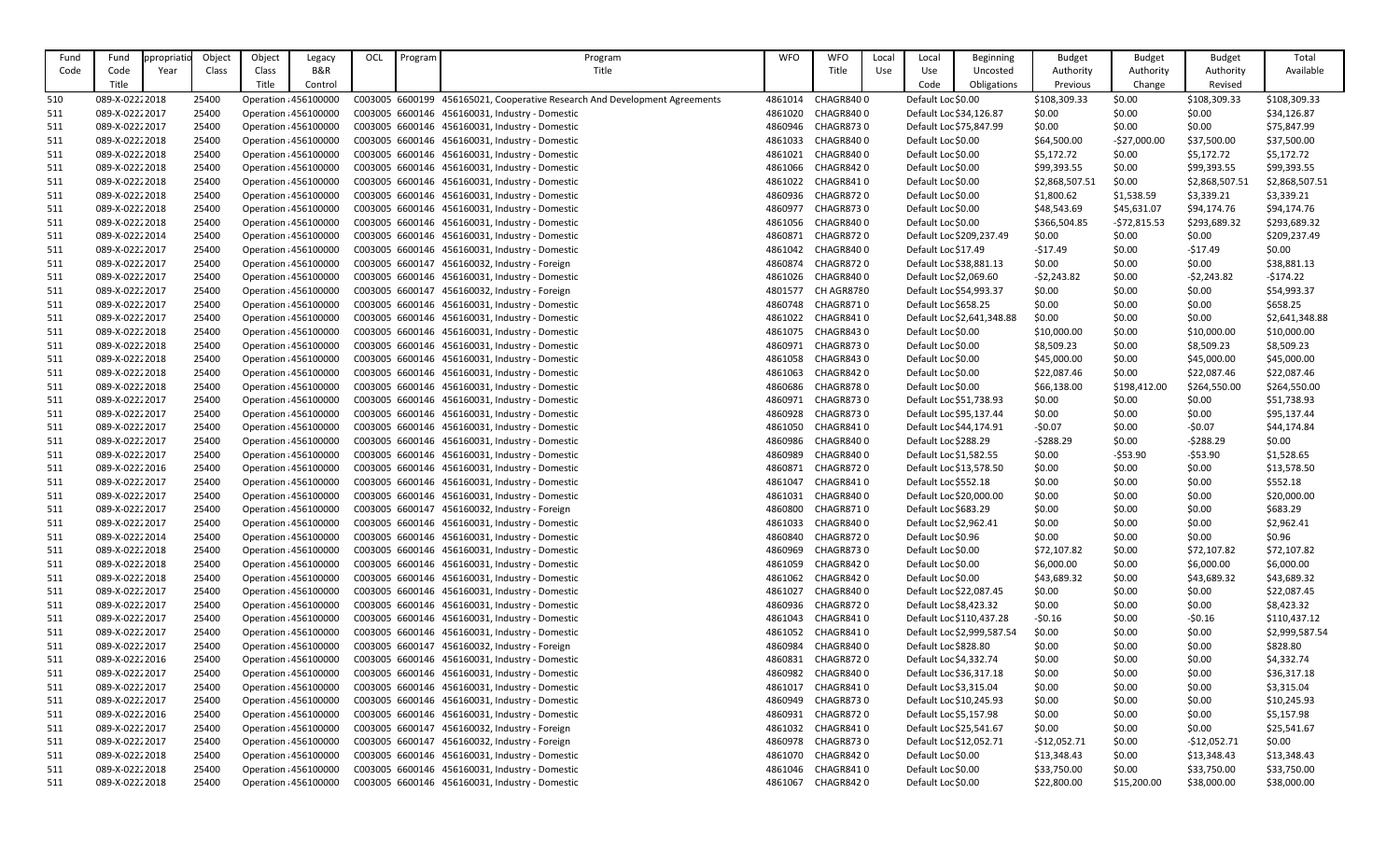| Fund       | Fund                             | ppropriatic | Object         | Object                | Legacy                                         | OCL | Program         | Program                                                                                            | <b>WFO</b>   | <b>WFO</b>             | Local | Local                   | Beginning                  | <b>Budget</b>    | <b>Budget</b>    | <b>Budget</b>    | Total                      |
|------------|----------------------------------|-------------|----------------|-----------------------|------------------------------------------------|-----|-----------------|----------------------------------------------------------------------------------------------------|--------------|------------------------|-------|-------------------------|----------------------------|------------------|------------------|------------------|----------------------------|
| Code       | Code                             | Year        | Class          | Class                 | B&R                                            |     |                 | Title                                                                                              |              | Title                  | Use   | Use                     | Uncosted                   | Authority        | Authority        | Authority        | Available                  |
|            | Title                            |             |                | Title                 | Control                                        |     |                 |                                                                                                    |              |                        |       | Code                    | Obligations                | Previous         | Change           | Revised          |                            |
| 511        | 089-X-02222018                   |             | 25400          |                       | Operation : 456100000                          |     |                 | C003005 6600147 456160032, Industry - Foreign                                                      | 4861061      | <b>CHAGR8420</b>       |       | Default Loc \$0.00      |                            | \$33,131.18      | \$0.00           | \$33,131.18      | \$33,131.18                |
| 511        | 089-X-02222016                   |             | 25400          |                       | Operation : 456100000                          |     |                 | C003005 6600146 456160031, Industry - Domestic                                                     | 4860686      | <b>CHAGR8780</b>       |       | Default Loc \$19,755.50 |                            | \$0.00           | \$0.00           | \$0.00           | \$19,755.50                |
| 511        | 089-X-02222017                   |             | 25400          |                       | Operation : 456100000                          |     |                 | C003005 6600146 456160031, Industry - Domestic                                                     | 4860977      | <b>CHAGR8730</b>       |       | Default Loc \$5,748.27  |                            | \$0.00           | \$0.00           | \$0.00           | \$5,748.27                 |
| 511        | 089-X-02222017                   |             | 25400          |                       | Operation : 456100000                          |     |                 | C003005 6600146 456160031, Industry - Domestic                                                     | 4861046      | CHAGR8410              |       | Default Loc \$11,250.00 |                            | \$0.00           | \$0.00           | \$0.00           | \$11,250.00                |
| 511        | 089-X-02222017                   |             | 25400          |                       | Operation : 456100000                          |     |                 | C003005 6600146 456160031, Industry - Domestic                                                     | 4861053      | <b>CHAGR8420</b>       |       | Default Loc \$25,000.00 |                            | \$0.00           | \$0.00           | \$0.00           | \$25,000.00                |
| 511        | 089-X-02222017                   |             | 25400          |                       | Operation : 456100000                          |     |                 | C003005 6600146 456160031, Industry - Domestic                                                     | 4861030      | CHAGR8400              |       | Default Loc \$1,696.16  |                            | \$0.00           | \$0.00           | \$0.00           | \$1,696.16                 |
| 511        | 089-X-02222017                   |             | 25400          |                       | Operation : 456100000                          |     |                 | C003005 6600146 456160031, Industry - Domestic                                                     | 4861009      | <b>CHAGR8410</b>       |       | Default Loc \$7,036.36  |                            | \$0.00           | \$0.00           | \$0.00           | \$7,036.36                 |
| 511        | 089-X-02222017                   |             | 25400          | Operation : 456100000 |                                                |     |                 | C003005 6600146 456160031, Industry - Domestic                                                     | 4861044      | CHAGR8410              |       | Default Loc \$0.03      |                            | \$0.00           | \$0.00           | \$0.00           | \$0.03                     |
| 511        | 089-X-02222018                   |             | 25400          |                       | Operation : 456100000                          |     |                 | C003005 6600146 456160031, Industry - Domestic                                                     | 4861072      | CHAGR8420              |       | Default Loc \$0.00      |                            | \$5,000.00       | \$0.00           | \$5,000.00       | \$5,000.00                 |
| 511        | 089-X-02222018                   |             | 25400          |                       | Operation : 456100000                          |     |                 | C003005 6600146 456160031, Industry - Domestic                                                     | 4861023      | CHAGR8400              |       | Default Loc \$0.00      |                            | \$64,826.49      | \$0.00           | \$64,826.49      | \$64,826.49                |
| 511        | 089-X-02222018                   |             | 25400          |                       | Operation : 456100000                          |     |                 | C003005 6600146 456160031, Industry - Domestic                                                     | 4861077      | <b>CHAGR8430</b>       |       | Default Loc \$0.00      |                            | \$0.00           | \$11,750.00      | \$11,750.00      | \$11,750.00                |
| 511        | 089-X-02222018                   |             | 25400          | Operation : 456100000 |                                                |     |                 | C003005 6600146 456160031, Industry - Domestic                                                     | 4861009      | CHAGR8410              |       | Default Loc \$0.00      |                            | \$0.00           | \$914.32         | \$914.32         | \$914.32                   |
| 511        | 089-X-02222015                   |             | 25400          |                       | Operation : 456100000                          |     |                 | C003005 6600146 456160031, Industry - Domestic                                                     | 4860880      | <b>CHAGR8720</b>       |       | Default Loc \$8,195.24  |                            | \$0.00           | \$0.00           | \$0.00           | \$8,195.24                 |
| 511        | 089-X-02222016                   |             | 25400          |                       | Operation : 456100000                          |     |                 | C003005 6600146 456160031, Industry - Domestic                                                     | 4860880      | CHAGR8720              |       | Default Loc \$3,397.00  |                            | \$0.00           | \$0.00           | \$0.00           | \$3,397.00                 |
| 511        | 089-X-02222018                   |             | 25400          |                       | Operation : 456100000                          |     |                 | C003005 6600147 456160032, Industry - Foreign                                                      | 4861074      | <b>CHAGR8420</b>       |       | Default Loc \$0.00      |                            | \$46,249.51      | \$0.00           | \$46,249.51      | \$46,249.51                |
| 511        | 089-X-02222018                   |             | 25400          | Operation : 456100000 |                                                |     |                 | C003005 6600147 456160032, Industry - Foreign                                                      | 4860984      | CHAGR8400              |       | Default Loc \$0.00      |                            | \$79,580.54      | \$0.00           | \$79,580.54      | \$79,580.54                |
| 511        | 089-X-02222018                   |             | 25400          | Operation : 456100000 |                                                |     |                 | C003005 6600146 456160031, Industry - Domestic                                                     | 4861068      | <b>CHAGR8420</b>       |       | Default Loc \$0.00      |                            | \$5,521.86       | \$0.00           | \$5,521.86       | \$5,521.86                 |
| 511        | 089-X-02222018                   |             | 25400          |                       | Operation : 456100000                          |     |                 | C003005 6600146 456160031, Industry - Domestic                                                     | 4861060      | <b>CHAGR8420</b>       |       | Default Loc \$0.00      |                            | \$66,262.39      | \$0.00           | \$66,262.39      | \$66,262.39                |
| 511        | 089-X-02222018                   |             | 25400          |                       | Operation : 456100000                          |     |                 | C003005 6600147 456160032, Industry - Foreign                                                      | 4861076      | <b>CHAGR8430</b>       |       | Default Loc \$0.00      |                            | \$432,690.29     | \$0.00           | \$432,690.29     | \$432,690.29               |
| 511        | 089-X-02222017                   |             | 25400          |                       | Operation : 456100000                          |     |                 | C003005 6600147 456160032, Industry - Foreign                                                      | 4860813      | CHAGR8720              |       | Default Loc \$77,323.17 |                            | \$0.00           | \$0.00           | \$0.00           | \$77,323.17                |
| 511        | 089-X-02222017                   |             | 25400          |                       | Operation : 456100000                          |     |                 | C003005 6600146 456160031, Industry - Domestic                                                     | 4861029      | CHAGR8400              |       | Default Loc \$1,721.51  |                            | \$0.00           | \$0.00           | \$0.00           | \$1,721.51                 |
| 511        | 089-X-02222017                   |             | 25400          |                       | Operation : 456100000                          |     |                 | C003005 6600147 456160032, Industry - Foreign                                                      | 4861001      | <b>CHAGR8410</b>       |       | Default Loc \$868.67    |                            | $-5868.67$       | \$0.00           | $-5868.67$       | \$0.00                     |
| 511        | 089-X-02222017                   |             | 25400          |                       | Operation : 456100000                          |     |                 | C003005 6600146 456160031, Industry - Domestic                                                     | 4861021      | CHAGR8400              |       | Default Loc \$11,323.36 |                            | \$0.00           | \$0.00           | \$0.00           | \$11,323.36                |
| 511        | 089-X-02222017                   |             | 25400          |                       | Operation : 456100000                          |     |                 | C003005 6600146 456160031, Industry - Domestic                                                     | 4861023      | CHAGR8400              |       | Default Loc \$70,749.31 |                            | \$0.00           | \$0.00           | \$0.00           | \$70,749.31                |
| 511        | 089-X-02222017                   |             | 25400          |                       | Operation : 456100000                          |     |                 | C003005 6600146 456160031, Industry - Domestic                                                     | 4861034      | CHAGR8400              |       | Default Loc \$0.10      |                            | $-50.10$         | \$0.00           | $-50.10$         | \$0.00                     |
| 511        | 089-X-02222018                   |             | 25400          |                       | Operation : 456100000                          |     |                 | C003005 6600146 456160031, Industry - Domestic                                                     | 4861020      | CHAGR8400              |       | Default Loc \$0.00      |                            | \$124,248.21     | \$0.00           | \$124,248.21     | \$124,248.21               |
| 511        | 089-X-02222018                   |             | 25400          |                       | Operation : 456100000                          |     |                 | C003005 6600146 456160031, Industry - Domestic                                                     | 4861030      | CHAGR8400              |       | Default Loc \$0.00      |                            | \$22,455.01      | \$0.00           | \$22,455.01      | \$22,455.01                |
| 511        | 089-X-02222018                   |             | 25400          |                       | Operation : 456100000                          |     |                 | C003005 6600146 456160031, Industry - Domestic                                                     | 4861052      | CHAGR8410              |       | Default Loc \$0.00      |                            | \$64,686.46      | \$36,452.14      | \$101,138.60     | \$101,138.60               |
| 511        | 089-X-02222018                   |             | 25400          |                       | Operation : 456100000                          |     |                 | C003005 6600146 456160031, Industry - Domestic                                                     | 4861071      | CHAGR8420              |       | Default Loc \$0.00      |                            | \$15,000.00      | \$0.00           | \$15,000.00      | \$15,000.00                |
| 511        | 089-X-02222017                   |             | 25400          |                       | Operation : 456100000                          |     |                 | C003005 6600147 456160032, Industry - Foreign                                                      | 4861015      | CHAGR8400              |       |                         | Default Loc \$1,726,233.20 | \$0.00           | \$0.00           | \$0.00           | \$1,726,233.20             |
| 511        | 089-X-02222017                   |             | 25400          |                       | Operation : 456100000                          |     |                 | C003005 6600147 456160032, Industry - Foreign                                                      | 4860975      | <b>CHAGR8730</b>       |       | Default Loc \$5,204.80  |                            | \$0.00           | \$0.00           | \$0.00           | \$5,204.80                 |
| 511        | 089-X-02222017                   |             | 25400          |                       | Operation : 456100000                          |     |                 | C003005 6600146 456160031, Industry - Domestic                                                     | 4861045      | CHAGR8400              |       | Default Loc \$1,270.32  |                            | \$0.00           | \$0.00           | \$0.00           | \$1,270.32                 |
| 511        | 089-X-02222017                   |             | 25400          |                       | Operation : 456100000                          |     |                 | C003005 6600146 456160031, Industry - Domestic                                                     | 4860969      | CHAGR8730              |       | Default Loc \$47,519.68 |                            | \$0.00           | \$0.00           | \$0.00           | \$47,519.68                |
| 511        | 089-X-02222017                   |             | 25400          |                       | Operation : 456100000                          |     |                 | C003005 6600146 456160031, Industry - Domestic                                                     | 4861028      | CHAGR8410              |       | Default Loc \$336.15    |                            | $-5336.15$       | \$0.00           | $-5336.15$       | \$0.00                     |
| 511        | 089-X-02222017                   |             | 25400          |                       | Operation : 456100000                          |     |                 | C003005 6600146 456160031, Industry - Domestic                                                     | 4861056      | CHAGR8400              |       | Default Loc \$29,126.21 |                            | \$0.00           | \$0.00           | \$0.00           | \$29,126.21                |
| 511        | 089-X-02222017                   |             | 25400          |                       | Operation : 456100000                          |     |                 | C003005 6600147 456160032, Industry - Foreign                                                      | 4861040      | CHAGR8410              |       | Default Loc \$22,694.53 |                            | $-521,844.66$    | \$0.00           | $-521,844.66$    | \$849.87                   |
| 511        | 089-X-02222018                   |             | 25400          |                       | Operation : 456100000                          |     |                 | C003005 6600147 456160032, Industry - Foreign                                                      | 4861032      | CHAGR8410              |       | Default Loc \$0.00      |                            | \$57,959.29      | \$0.00           | \$57,959.29      | \$57,959.29                |
| 511        | 089-X-02222018                   |             | 25400          |                       | Operation : 456100000                          |     |                 | C003005 6600146 456160031, Industry - Domestic                                                     | 4861064      | CHAGR8420              |       | Default Loc \$0.00      |                            | \$44,174.92      | \$0.00           | \$44,174.92      | \$44,174.92                |
| 511        | 089-X-02222018                   |             | 25400          |                       | Operation : 456100000                          |     |                 | C003005 6600147 456160032, Industry - Foreign                                                      | 4801577      | CH AGR8780             |       | Default Loc \$0.00      |                            | \$25,242.72      | \$0.00           | \$25,242.72      | \$25,242.72                |
| 517        | 089-X-02222018                   |             | 25400          |                       | Operation : 456100000                          |     |                 | C003005 6600207 456167SC0, Office of Science SC                                                    | 4861010      | <b>CHAGR8730</b>       |       | Default Loc \$0.00      |                            | \$2,351,456.31   | \$0.00           | \$2,351,456.31   | \$2,351,456.31             |
| 517        | 089-X-02222018                   |             | 25400          |                       | Operation : 456100000                          |     |                 | C003005 6600207 456167SC0, Office of Science SC                                                    | 4860834      | CHAGR8720              |       | Default Loc \$0.00      |                            | \$29,126.21      | \$0.00           | \$29,126.21      | \$29,126.21                |
| 517        | 089-X-02222015                   |             | 25400          |                       | Operation : 456100000                          |     |                 | C003005 6600207 456167SC0, Office of Science SC                                                    | 4860823      | CHAGR8720              |       | Default Loc \$36,038.18 |                            | \$0.00           | \$0.00           | \$0.00           | \$36,038.18                |
| 517        | 089-X-02222017                   |             | 25400          |                       | Operation : 456100000                          |     |                 | C003005 6600207 456167SC0, Office of Science SC                                                    | 4860834      | CHAGR8720              |       | Default Loc \$30,195.40 |                            | \$0.00           | \$0.00           | \$0.00           | \$30,195.40                |
| 517        | 089-X-02222017                   |             | 25400          |                       | Operation : 456100000                          |     |                 | C003005 6600207 456167SC0, Office of Science SC                                                    | 4861010      | CHAGR8730              |       | Default Loc \$76,566.43 |                            | \$0.00           | \$0.00           | \$0.00           | \$76,566.43                |
| 517        | 089-X-02222018                   |             | 25400          |                       | Operation : 456100000                          |     | C003005 6600207 | 456167SC0, Office of Science SC                                                                    | 4860823      | CHAGR8720              |       | Default Loc \$0.00      |                            | \$33,980.58      | \$0.00           | \$33,980.58      | \$33,980.58                |
| 517        | 089-X-02222018                   |             | 25400          |                       | Operation : 456100000                          |     |                 | C003005 6600207 456167SC0, Office of Science SC<br>C003005 6600207 456167SC0, Office of Science SC | 4860826      | CHAGR8720<br>CHAGR8720 |       | Default Loc \$0.00      |                            | \$717,996.12     | \$0.00           | \$717,996.12     | \$717,996.12               |
| 517<br>679 | 089-X-02222016<br>089-15/16-2015 |             | 25400<br>25400 |                       | Operation : 456100000<br>Operation : WA2200000 |     |                 | C001104 2822390 WA2230100, Other Related Expenses - Contractual Services                           | 4860826<br>0 | Default WF 302064      |       | Default Loc \$23,465.53 | Climate REI\$40,000.00     | \$0.00<br>\$0.00 | \$0.00<br>\$0.00 | \$0.00<br>\$0.00 | \$23,465.53<br>\$40,000.00 |
| 681        | 089-14/15-2014                   |             | 25400          |                       | Operation : WA2200000                          |     |                 | C001104 2822390 WA2230100, Other Related Expenses - Contractual Services                           | 0            | Default WF0            |       | Default Loc \$39,548.18 |                            | \$0.00           | \$0.00           | \$0.00           | \$39,548.18                |
| 692        | 089-14/15-2014                   |             | 25400          |                       | Operation: WN0000000                           |     |                 | C001118 1721222 WN0219060, State and Local Governments and Non-Profit Organi                       | 4860825      | CHAGR8720              |       | Default Loc \$17,728.79 |                            | \$0.00           | \$0.00           | \$0.00           | \$17,728.79                |
| 900        | 089-X-024(2018                   |             | 25400          |                       | Operation : DP0909000                          |     |                 | C002955 2223112 DP0909010, Nuclear Criticality Safety Program                                      | 0            | Default WF0            |       | Default Loc \$0.00      |                            | \$78,154.00      | \$50,057.00      | \$128,211.00     | \$128,211.00               |
|            |                                  |             |                |                       |                                                |     |                 |                                                                                                    |              |                        |       |                         |                            |                  |                  |                  |                            |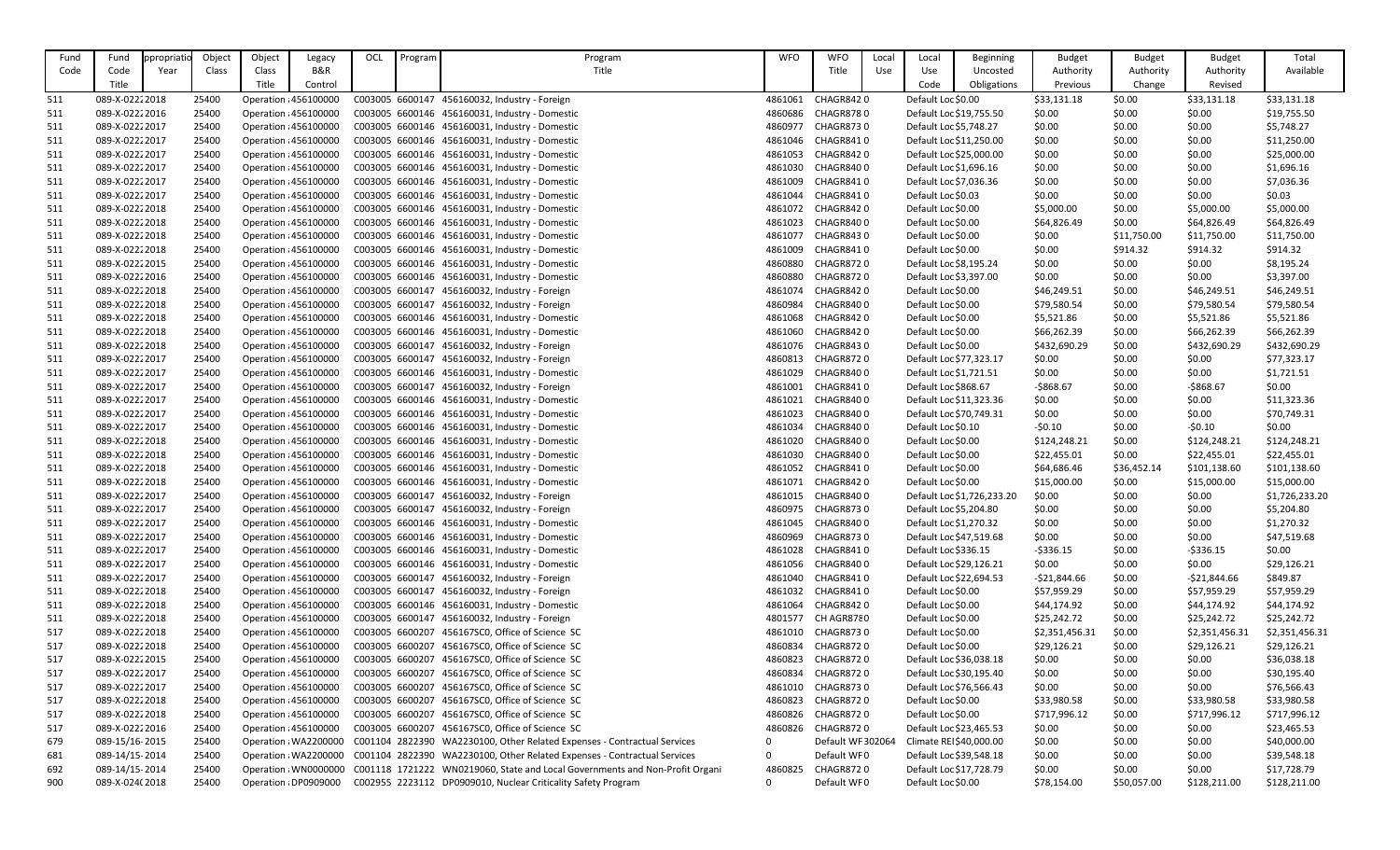| Fund | Fund            | ppropriatio | Object | Object | Legacy                | OCL | Program | Program                                                                      | <b>WFO</b>   | <b>WFO</b>  | Local | Local                   | <b>Beginning</b>           | <b>Budget</b> | <b>Budget</b> | <b>Budget</b> | Total          |
|------|-----------------|-------------|--------|--------|-----------------------|-----|---------|------------------------------------------------------------------------------|--------------|-------------|-------|-------------------------|----------------------------|---------------|---------------|---------------|----------------|
| Code | Code            | Year        | Class  | Class  | <b>B&amp;R</b>        |     |         | Title                                                                        |              | Title       | Use   | Use                     | Uncosted                   | Authority     | Authority     | Authority     | Available      |
|      | Title           |             |        | Title  | Control               |     |         |                                                                              |              |             |       | Code                    | Obligations                | Previous      | Change        | Revised       |                |
| 900  | 089-X-024(2014  |             | 25400  |        | Operation : DP4000000 |     |         | C000925 2222480 DP4011093, Nuclear Counterterrorism                          | $\Omega$     | Default WF0 |       | Default Loc \$2,057.91  |                            | \$0.00        | \$0.00        | \$0.00        | \$2,057.91     |
| 900  | 089-X-024(2015  |             | 25400  |        | Operation : DP4000000 |     |         | C000925 2221775 DP4015011 - Radiological Assistance Program                  | $\Omega$     | Default WF0 |       | Default Loc \$0.01      |                            | \$0.00        | \$0.00        | \$0.00        | \$0.01         |
| 900  | 089-X-024(2014  |             | 25400  |        | Operation : DP1204000 |     |         | C000912 2220743 DP1204010, Secondary Assessment Technologies                 |              | Default WF0 |       | Default Loc \$836.82    |                            | \$0.00        | \$0.00        | \$0.00        | \$836.82       |
| 900  | 089-X-024(2017  |             | 25400  |        | Operation : DP0909000 |     |         | C002955 2223112 DP0909010, Nuclear Criticality Safety Program                |              | Default WF0 |       | Default Loc \$15,478.29 |                            | \$0.00        | \$0.00        | \$0.00        | \$15,478.29    |
|      | 089-X-024(2015  |             | 25400  |        | Operation : DP8000000 |     |         | C002982 2222989 DP8000000, Counterterrorism and Counterproliferation Program | $\mathbf 0$  | Default WF0 |       | Default Loc \$49,412.56 |                            | \$0.00        | \$0.00        | \$0.00        | \$49,412.56    |
| 900  | 089-X-02432018  |             | 25400  |        | Operation : HQ0000000 |     |         | C002425 3184701 HQ1001000, Worker Advocacy                                   | $\mathbf 0$  | Default WF0 |       | Default Loc \$0.00      |                            | \$20,000.00   |               |               |                |
| 1050 |                 |             |        |        |                       |     |         |                                                                              | $\Omega$     | Default WF0 |       |                         |                            |               | \$10,000.00   | \$30,000.00   | \$30,000.00    |
| 1050 | 089-X-02432017  |             | 25400  |        | Operation : HQ0000000 |     |         | C002425 3184701 HQ1001000, Worker Advocacy                                   |              |             |       | Default Loc \$13,140.76 |                            | \$0.00        | \$0.00        | \$0.00        | \$13,140.76    |
| 1060 | 089-X-02432016  |             | 25400  |        | Operation : GD6000000 |     |         | C002970 3203764 GD6020400, CI Training                                       |              | Default WF0 |       | Default Loc \$11,412.93 |                            | \$0.00        | \$0.00        | \$0.00        | \$11,412.93    |
| 1060 | 089-X-02432015  |             | 25400  |        | Operation : GD2500000 |     |         | C002546 3203755 GD2540250, CI Training                                       |              | Default WF0 |       | Default Loc \$38,022.43 |                            | \$0.00        | \$0.00        | \$0.00        | \$38,022.43    |
| 1060 | 089-X-02432017  |             | 25400  |        | Operation : GD6000000 |     |         | C002970 3203764 GD6020400, CI Training                                       |              | Default WF0 |       | Default Loc \$25,765.00 |                            | \$0.00        | \$0.00        | \$0.00        | \$25,765.00    |
| 1060 | 089-X-02432018  |             | 25400  |        | Operation : GD6000000 |     |         | C002970 3203764 GD6020400, CI Training                                       |              | Default WF0 |       | Default Loc \$0.00      |                            | \$5,070.00    | \$0.00        | \$5,070.00    | \$5,070.00     |
| 1060 | 089-X-02432018  |             | 25400  |        | Operation : GD6000000 |     |         | C002970 3203769 GD6020900, Office of The SCIO                                |              | Default WF0 |       | Default Loc \$0.00      |                            | \$307,040.00  | \$101,090.00  | \$408,130.00  | \$408,130.00   |
| 1060 | 089-X-02432017  |             | 25400  |        | Operation : GD6000000 |     |         | C002970 3203779 GD6050100, CYBER & OPERATIONS                                |              | Default WF0 |       |                         | Default Loc \$113,058.15   | \$0.00        | \$0.00        | \$0.00        | \$113,058.15   |
| 1060 | 089-X-02432017  |             | 25400  |        | Operation : GD6000000 |     |         | C002970 3203780 GD6050200, Technical Services                                |              | Default WF0 |       |                         | Default Loc \$126,271.10   | \$0.00        | \$0.00        | \$0.00        | \$126,271.10   |
| 1060 | 089-X-02432018  |             | 25400  |        | Operation : GD6000000 |     |         | C002970 3203761 GD6020100, Analysis                                          |              | Default WF0 |       | Default Loc \$0.00      |                            | \$135,480.00  | \$44,610.00   | \$180,090.00  | \$180,090.00   |
| 1060 | 089-X-02432017  |             | 25400  |        | Operation : GD6000000 |     |         | C002970 3203769 GD6020900, Office of The SCIO                                |              | Default WF0 |       |                         | Default Loc \$172,424.87   | \$0.00        | \$0.00        | \$0.00        | \$172,424.87   |
| 1060 | 089-X-02432017  |             | 25400  |        | Operation : GD6000000 |     |         | C002970 3203763 GD6020300, Investigations                                    |              | Default WF0 |       |                         | Default Loc \$348,672.66   | \$0.00        | \$0.00        | \$0.00        | \$348,672.66   |
| 1060 | 089-X-02432017  |             | 25400  |        | Operation : GD6000000 |     |         | C002970 3203761 GD6020100, Analysis                                          |              | Default WF0 |       | Default Loc \$99,987.56 |                            | \$0.00        | \$0.00        | \$0.00        | \$99,987.56    |
| 1060 | 089-X-02432018  |             | 25400  |        | Operation : GD6000000 |     |         | C002970 3203763 GD6020300, Investigations                                    |              | Default WF0 |       | Default Loc \$0.00      |                            | \$581,200.00  | \$191,350.00  | \$772,550.00  | \$772,550.00   |
| 1060 | 089-X-02432018  |             | 25400  |        | Operation : GD6000000 |     |         | C002970 3203780 GD6050200, Technical Services                                |              | Default WF0 |       | Default Loc \$0.00      |                            | \$152,895.00  | \$52,361.00   | \$205,256.00  | \$205,256.00   |
| 1079 | 089-16/17-2016  |             | 25400  |        | Operation : CS0000000 |     |         | C000892 1713352 CS7000000, Integrated Joint Cybersecurity Coordination Cente | $\Omega$     | Default WF0 |       | Default Loc \$24,072.62 |                            | \$0.00        | \$0.00        | \$0.00        | \$24,072.62    |
| 1551 | 089-X-0309 2015 |             | 25400  |        | Operation : NN4000000 |     |         | C001056 2222718 NN4009020, DO NOT USE!!! Safeguards Engagement               | $\mathbf 0$  | Default WF0 |       | Default Loc \$1,520.12  |                            | \$0.00        | \$0.00        | \$0.00        | \$1,520.12     |
| 1551 | 089-X-0309 2017 |             | 25400  |        | Operation : CT0000000 |     |         | C003007 2223023 CT8404010, Evaluation, Exercise, Readiness, and Response Sup | $\mathbf 0$  | Default WF0 |       | Default Loc \$4,995.57  |                            | \$0.00        | \$0.00        | \$0.00        | \$4,995.57     |
| 1551 | 089-X-0309 2014 |             | 25400  |        | Operation : NN5000000 |     |         | C001058 2222881 NN5070040, US Costs for Non Russia Non-Newly Independent Sta | $\mathbf 0$  | Default WF0 |       | Default Loc \$27,382.94 |                            | \$0.00        | \$0.00        | \$0.00        | \$27,382.94    |
| 1551 | 089-X-0309 2016 |             | 25400  |        | Operation : DN4000000 |     |         | C003042 2223101 DN4003010, Warhead Dismantlement and Fissile Material Transp | $\mathbf 0$  | Default WF0 |       | Default Loc \$2,912.16  |                            | \$0.00        | \$0.00        | \$0.00        | \$2,912.16     |
| 1551 | 089-X-0309 2015 |             | 25400  |        | Operation : NN5000000 |     |         | C001058 2222881 NN5070040, US Costs for Non Russia Non-Newly Independent Sta | $\mathbf 0$  | Default WF0 |       | Default Loc \$15,000.00 |                            | \$0.00        | \$0.00        | \$0.00        | \$15,000.00    |
| 1551 | 089-X-0309 2018 |             | 25400  |        | Operation : CT0000000 |     |         | C003007 2223025 CT8405010, Technology Integration TI                         | $\mathbf 0$  | Default WF0 |       | Default Loc \$0.00      |                            | \$2,803.00    | \$1,571.00    | \$4,374.00    | \$4,374.00     |
| 1551 | 089-X-0309 2016 |             | 25400  |        | Operation : DN4000000 |     |         | C003042 2223105 DN4004030, Multilateral Supplier Policy                      | $\Omega$     | Default WF0 |       |                         | Default Loc \$127,037.86   | \$0.00        | \$0.00        | \$0.00        | \$127,037.86   |
| 1551 | 089-X-0309 2015 |             | 25400  |        | Operation : NN4000000 |     |         | C001056 2222728 NN4011020, Nuclear Noncompliance Verification                |              | Default WF0 |       | Default Loc \$1,486.29  |                            | \$0.00        | \$0.00        | \$0.00        | \$1,486.29     |
| 1551 | 089-X-0309 2017 |             | 25400  |        | Operation : DN2000000 |     |         | C003038 2223154 DN2006000, USHPRR                                            |              | Default WF0 |       |                         | Default Loc \$283,177.06   | \$0.00        | \$0.00        | \$0.00        | \$283,177.06   |
| 1551 | 089-X-0309 2014 |             | 25400  |        | Operation : NN4000000 |     |         | C001056 2222722 NN4010021, US Costs for Russia Newly Independent States      | $\Omega$     | Default WF0 |       | Default Loc \$327.66    |                            | \$0.00        | \$0.00        | \$0.00        | \$327.66       |
| 1551 | 089-X-0309 2015 |             | 25400  |        | Operation : NN4000000 |     |         | C001056 2222732 NN4012030, Multilateral Supplier Policy                      |              | Default WF0 |       | Default Loc \$830.02    |                            | \$0.00        | \$0.00        | \$0.00        | \$830.02       |
| 1551 | 089-X-0309 2015 |             | 25400  |        | Operation : NN5000000 |     |         | C001058 2221234 NN5002010, U.S. Costs for Russia Newly Independent States Pr | $\Omega$     | Default WF0 |       |                         | Default Loc \$426,518.22   | \$0.00        | \$0.00        | \$0.00        | \$426,518.22   |
| 1551 | 089-X-0309 2015 |             | 25400  |        | Operation : NN4000000 |     |         | C001056 2222717 NN4009010, Safeguards Policy and Human Resources             |              | Default WF0 |       | Default Loc \$30,331.23 |                            | \$0.00        | \$0.00        | \$0.00        | \$30,331.23    |
| 1551 | 089-X-0309 2017 |             | 25400  |        | Operation : CT0000000 |     |         | C003007 2223025 CT8405010, Technology Integration TI                         |              | Default WF0 |       | Default Loc \$319.64    |                            | \$0.00        | \$0.00        | \$0.00        | \$319.64       |
| 1551 | 089-X-0309 2017 |             | 25400  |        | Operation : DN1003000 |     |         | C003036 2223063 DN1003011, U.S. Costs for Russia Newly Independent State Pro | $\Omega$     | Default WF0 |       |                         | Default Loc \$341,187.02   | \$0.00        | \$0.00        | \$0.00        | \$341,187.02   |
| 1551 | 089-X-0309 2015 |             | 25400  |        | Operation : NN2000000 |     |         | C001052 2221132 NN2001000, Nonproliferation Detection                        |              | Default WF0 |       | Default Loc \$26,300.17 |                            | \$0.00        | \$0.00        | \$0.00        | \$26,300.17    |
| 1551 | 089-X-0309 2015 |             | 25400  |        | Operation : NN4000000 |     |         | C001056 2222733 NN4012040, Policy Studies and Support                        |              | Default WF0 |       | Default Loc \$52,839.60 |                            | \$0.00        | \$0.00        | \$0.00        | \$52,839.60    |
| 1551 | 089-X-0309 2015 |             | 25400  |        | Operation : NN5000000 |     |         | C001058 2221240 NN5004010, U.S. Costs for Russia Newly Independent States Pr | $\Omega$     | Default WF0 |       | Default Loc \$33,515.04 |                            | $-$18,029.44$ | \$0.00        | $-$18,029.44$ | \$15,485.60    |
| 1551 | 089-X-0309 2014 |             | 25400  |        | Operation : NN5000000 |     |         | C001058 2221235 NN5002020, In-Country Costs for Russia Newly Independent Sta | $\mathbf 0$  | Default WF0 |       |                         | Default Loc \$570,714.02   | \$0.00        | \$0.00        | \$0.00        | \$570,714.02   |
| 1551 | 089-X-0309 2018 |             | 25400  |        | Operation : CT0000000 |     |         | C003007 2223020 CT8401000, Radiological Assistance Program RAP               | $\Omega$     | Default WF0 |       | Default Loc \$0.00      |                            | \$607,109.00  | \$340,183.00  | \$947,292.00  | \$947,292.00   |
| 1551 | 089-X-0309 2018 |             | 25400  |        | Operation : CT0000000 |     |         | C003007 2223023 CT8404010, Evaluation, Exercise, Readiness, and Response Sup | $\Omega$     | Default WF0 |       | Default Loc \$0.00      |                            | \$21,565.00   | \$13,340.00   | \$34,905.00   | \$34,905.00    |
|      | 089-X-0309 2018 |             | 25400  |        | Operation : DN4000000 |     |         | C003042 2223094 DN4001010, Safeguards Policy                                 |              | Default WF0 |       |                         |                            |               |               |               | \$267,577.00   |
| 1551 | 089-X-0309 2017 |             |        |        | Operation : DN3001000 |     |         | C003039 2223080 DN3001020, Molybdenum-99 Mo-99                               |              | Default WF0 |       | Default Loc \$0.00      |                            | \$190,855.60  | \$76,721.40   | \$267,577.00  | \$7,011.34     |
| 1551 |                 |             | 25400  |        |                       |     |         |                                                                              |              |             |       | Default Loc \$7,011.34  |                            | \$0.00        | \$0.00        | \$0.00        |                |
| 1551 | 089-X-0309 2015 |             | 25400  |        | Operation : NN5000000 |     |         | C001058 2221235 NN5002020, In-Country Costs for Russia Newly Independent Sta | $\mathbf 0$  | Default WF0 |       |                         | Default Loc \$1,298,068.16 | \$0.00        | \$0.00        | \$0.00        | \$1,298,068.16 |
| 1551 | 089-X-0309 2014 |             | 25400  |        | Operation : NN5000000 |     |         | C001058 2221241 NN5004020, In-Country Costs for Russia Newly Independent Sta | $\mathbf{0}$ | Default WF0 |       | Default Loc \$22,388.44 |                            | $-522,388.44$ | \$0.00        | $-522,388.44$ | \$0.00         |
| 1551 | 089-X-0309 2015 |             | 25400  |        | Operation : NN5000000 |     |         | C001058 2222810 NN5002040, US Costs for Non Russia Non-Newly Independent Sta | $\mathbf 0$  | Default WF0 |       | Default Loc \$69,665.61 |                            | \$0.00        | \$0.00        | \$0.00        | \$69,665.61    |
| 1551 | 089-X-0309 2017 |             | 25400  |        | Operation : DN4000000 |     |         | C003042 2223102 DN4003020, Nuclear Noncompliance Verification                |              | Default WF0 |       | Default Loc \$32,240.31 |                            | \$0.00        | \$0.00        | \$0.00        | \$32,240.31    |
| 1551 | 089-X-0309 2018 |             | 25400  |        | Operation : DN4000000 |     |         | C003042 2223103 DN4004010, Global Regimes                                    |              | Default WF0 |       | Default Loc \$0.00      |                            | \$48,974.14   | \$19,686.95   | \$68,661.09   | \$68,661.09    |
| 1551 | 089-X-0309 2018 |             | 25400  |        | Operation : DN4000000 |     |         | C003042 2223095 DN4001020, Safeguards Engagement INSEP                       |              | Default WF0 |       | Default Loc \$0.00      |                            | \$170,396.23  | \$68,497.01   | \$238,893.24  | \$238,893.24   |
| 1551 | 089-X-0309 2017 |             | 25400  |        | Operation : DN4000000 |     |         | C003042 2223094 DN4001010, Safeguards Policy                                 |              | Default WF0 |       |                         | Default Loc \$295,963.81   | \$0.00        | \$0.00        | \$0.00        | \$295,963.81   |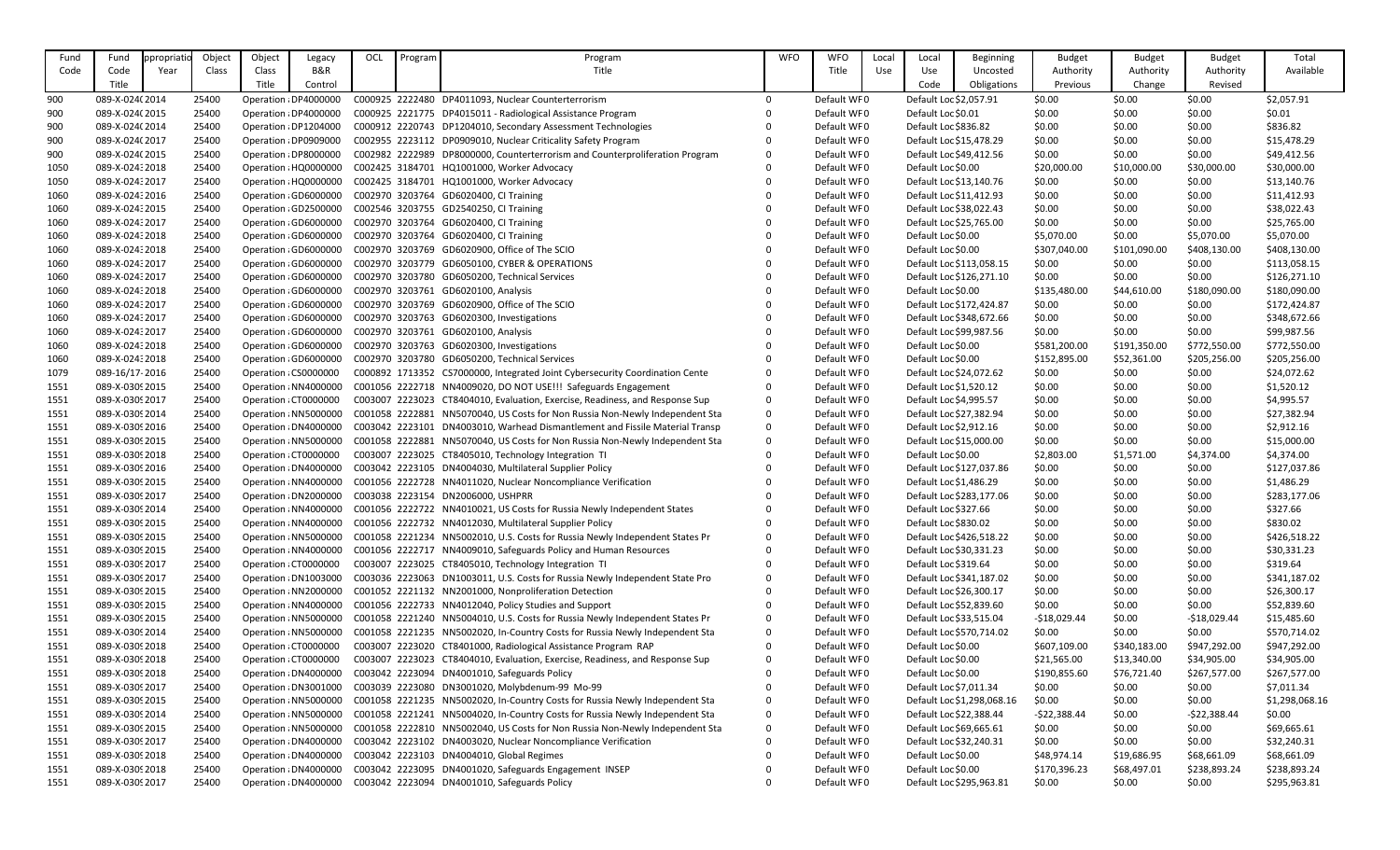| Fund | Fund            | ppropriatic | Object | Object                | Legacy                | OCL | Program | Program                                                                      | <b>WFO</b>   | <b>WFO</b>       | Local      | Local                  | <b>Beginning</b>           | <b>Budget</b>  | <b>Budget</b> | <b>Budget</b>  | Total          |
|------|-----------------|-------------|--------|-----------------------|-----------------------|-----|---------|------------------------------------------------------------------------------|--------------|------------------|------------|------------------------|----------------------------|----------------|---------------|----------------|----------------|
| Code | Code            | Year        | Class  | Class                 | <b>B&amp;R</b>        |     |         | Title                                                                        |              | Title            | <b>Use</b> | Use                    | Uncosted                   | Authority      | Authority     | Authority      | Available      |
|      | Title           |             |        | Title                 | Control               |     |         |                                                                              |              |                  |            | Code                   | Obligations                | Previous       | Change        | Revised        |                |
| 1551 | 089-X-0309 2016 |             | 25400  |                       | Operation : DN1001000 |     |         | C003034 2223053 DN1001021, U.S. Costs for Russia Newly Independent State Pro | 0            | Default WF0      |            |                        | Default Loc \$596,721.35   | \$0.00         | \$0.00        | \$0.00         | \$596,721.35   |
| 1551 | 089-X-0309 2017 |             | 25400  |                       | Operation : DN2000000 |     |         | C003038 2223076 DN2001000, Proliferation Detection                           | $\Omega$     | Default WF0      |            |                        | Default Loc \$480,711.69   | \$0.00         | \$0.00        | \$0.00         | \$480,711.69   |
| 1551 | 089-X-0309 2013 |             | 25400  |                       | Operation : NN5000000 |     |         | C001058 2221240 NN5004010, U.S. Costs for Russia Newly Independent States Pr | 0            | Default WF0      |            |                        | Default Loc \$116,033.19   | $-$116,798.56$ | \$0.00        | $-$116,798.56$ | $-5765.37$     |
| 1551 | 089-X-0309 2015 |             | 25400  |                       | Operation : NN4000000 |     |         | C001056 2222719 NN4009030, Safeguards Technology Development                 | $\mathbf{0}$ | Default WF0      |            | Default Loc \$2,773.36 |                            | \$0.00         | \$0.00        | \$0.00         | \$2,773.36     |
| 1551 | 089-X-0309 2017 |             | 25400  |                       | Operation : CT0000000 |     |         | C003007 2223020 CT8401000, Radiological Assistance Program RAP               | $\Omega$     | Default WF0      |            |                        | Default Loc \$1,086,494.82 | \$0.00         | \$0.00        | \$0.00         | \$1,086,494.82 |
| 1551 | 089-X-0309 2015 |             | 25400  |                       | Operation : NN5000000 |     |         | C001058 2221241 NN5004020, In-Country Costs for Russia Newly Independent Sta | 0            | Default WF0      |            | Default Loc \$29.25    |                            | $-529.25$      | \$0.00        | $-529.25$      | \$0.00         |
| 1551 | 089-X-0309 2017 |             | 25400  |                       | Operation : DN1005000 |     |         | C003088 2223152 DN1005010, Domestic Radiological Security                    | $\Omega$     | Default WF0      |            |                        | Default Loc \$40,000.00    | \$0.00         | \$0.00        | \$0.00         | \$40,000.00    |
| 1551 | 089-X-0309 2015 |             | 25400  |                       | Operation : NN9100000 |     |         | C002938 2222883 NN9100000, Highly Enriched Uranium HEU Reactor Conversion    | 0            | Default WF0      |            | Default Loc \$952.05   |                            | \$0.00         | \$0.00        | \$0.00         | \$952.05       |
| 1551 | 089-X-0309 2017 |             | 25400  |                       | Operation : DN3001000 |     |         | C003039 2223079 DN3001010, Highly Enriched Uranium HEU Reactor Conversion    | $\mathbf 0$  | Default WF0      |            |                        | Default Loc \$10,135.62    | \$0.00         | \$0.00        | \$0.00         | \$10,135.62    |
| 1551 | 089-X-0309 2017 |             | 25400  |                       | Operation : DN4000000 |     |         | C003042 2223095 DN4001020, Safeguards Engagement INSEP                       | $\Omega$     | Default WF0      |            |                        | Default Loc \$953,147.65   | \$0.00         | \$0.00        | \$0.00         | \$953,147.65   |
| 1551 | 089-X-0309 2017 |             | 25400  |                       | Operation : DN4000000 |     |         | C003042 2223103 DN4004010, Global Regimes                                    | $\Omega$     | Default WF0      |            |                        | Default Loc \$25,181.87    | \$0.00         | \$0.00        | \$0.00         | \$25,181.87    |
| 1551 | 089-X-0309 2018 |             | 25400  |                       | Operation : DN4000000 |     |         | C003042 2223102 DN4003020, Nuclear Noncompliance Verification                | $\Omega$     | Default WF0      |            | Default Loc \$0.00     |                            | \$146,821.09   | \$59,020.12   | \$205,841.21   | \$205,841.21   |
| 1551 | 089-X-0309 2018 |             | 25400  |                       | Operation : DN2000000 |     |         | C003038 2223076 DN2001000, Proliferation Detection                           | $\Omega$     | Default WF0      |            | Default Loc \$0.00     |                            | \$224,312.46   | \$71,722.25   | \$296,034.71   | \$296,034.71   |
| 1551 | 089-X-0309 2013 |             | 25400  |                       | Operation : NN4000000 |     |         | C001056 2222721 NN4010010, International Nonproliferation Export Control     | $\mathbf 0$  | Default WF0      |            | Default Loc \$348.29   |                            | \$0.00         | \$0.00        | \$0.00         | \$348.29       |
| 1551 | 089-X-0309 2013 |             | 25400  |                       | Operation : NN5000000 |     |         | C001058 2222811 NN5003040, US Costs for Non Russia Non-Newly Independent Sta | 0            | Default WF0      |            | Default Loc \$2,868.79 |                            | \$0.00         | \$0.00        | \$0.00         | \$2,868.79     |
| 1551 | 089-X-0309 2015 |             | 25400  |                       | Operation : NN9300000 |     |         | C002936 2222890 NN9301000, Domestic Nuclear and Radiological Material Protec | 0            | Default WF0      |            |                        | Default Loc \$23,901.61    | \$0.00         | \$0.00        | \$0.00         | \$23,901.61    |
| 1551 | 089-X-0309 2015 |             | 25400  |                       | Operation : NN4000000 |     |         | C001056 2222730 NN4012010, Global Regimes                                    | 0            | Default WF0      |            | Default Loc \$2,345.59 |                            | \$0.00         | \$0.00        | \$0.00         | \$2,345.59     |
| 1551 | 089-X-0309 2014 |             | 25400  |                       | Operation : NN5000000 |     |         | C001058 2221231 NN5001010, U.S. Costs for Russia Newly Independent States Pr | 0            | Default WF0      |            | Default Loc \$72.68    |                            | \$0.00         | \$0.00        | \$0.00         | \$72.68        |
| 1551 | 089-X-0309 2017 |             | 25400  |                       | Operation : DN4000000 |     |         | C003042 2223096 DN4001030, Safeguards Technology Development                 | 0            | Default WF0      |            |                        | Default Loc \$155,393.01   | \$0.00         | \$0.00        | \$0.00         | \$155,393.01   |
| 1551 | 089-X-0309 2018 |             | 25400  |                       | Operation : DN2000000 |     |         | C003038 2223154 DN2006000, USHPRR                                            | $\Omega$     | Default WF0      |            | Default Loc \$0.00     |                            | \$0.00         | \$147,344.00  | \$147,344.00   | \$147,344.00   |
| 1551 | 089-X-0309 2017 |             | 25400  |                       | Operation : DN1001000 |     |         | C003034 2223049 DN1001011, U.S. Costs for Russia Newly Independent State Pro | 0            | Default WF0      |            |                        | Default Loc \$140,000.00   | \$0.00         | \$0.00        | \$0.00         | \$140,000.00   |
| 1551 | 089-X-0309 2017 |             | 25400  |                       | Operation : DN4000000 |     |         | C003042 2223106 DN4004040, Policy Studies and Support                        | 0            | Default WF0      |            | Default Loc \$26.66    |                            | \$0.00         | \$0.00        | \$0.00         | \$26.66        |
| 1551 | 089-X-0309 2016 |             | 25400  |                       | Operation : DN1001000 |     |         | C003034 2223049 DN1001011, U.S. Costs for Russia Newly Independent State Pro | $\Omega$     | Default WF0      |            |                        | Default Loc \$72,500.55    | \$0.00         | \$0.00        | \$0.00         | \$72,500.55    |
| 1551 | 089-X-0309 2017 |             | 25400  | Operation : CT0000000 |                       |     |         | C003007 2223014 CT8101000, Nuclear Incident Policy and Cooperation           | 0            | Default WF0      |            |                        | Default Loc \$230,790.44   | \$0.00         | \$0.00        | \$0.00         | \$230,790.44   |
| 1551 | 089-X-0309 2015 |             | 25400  |                       | Operation : NN5000000 |     |         | C001058 2221243 NN5005011, U.S. Costs for Russia Newly Independent States Pr | $\mathbf 0$  | Default WF0      |            |                        | Default Loc \$54,437.77    | \$0.00         | \$0.00        | \$0.00         | \$54,437.77    |
| 1551 | 089-X-0309 2018 |             | 25400  |                       | Operation : DN4000000 |     |         | C003042 2223096 DN4001030, Safeguards Technology Development                 | $\Omega$     | Default WF0      |            | Default Loc \$0.00     |                            | \$343,832.25   | \$138,215.96  | \$482,048.21   | \$482,048.21   |
| 1557 | 089-X-0309 2012 |             | 25400  |                       | Operation : NN5000000 |     |         | C001058 2222290 NN5010000, International Contributions UK                    | $\Omega$     | Default WF0      |            |                        | Default Loc \$46,587.47    | \$0.00         | \$0.00        | \$0.00         | \$46,587.47    |
| 1650 | 089-X-03132010  |             | 25400  |                       | Operation : PS0000000 |     |         | C001075 2221514 PS0202132, Advisory and Assistance, Diversity Programs       | $\Omega$     | Default WF0      |            |                        | Default Loc \$38,795.51    | \$0.00         | \$0.00        | \$0.00         | \$38,795.51    |
| 1689 | 089-14/15-2014  |             | 25400  |                       | Operation : PS0000000 |     |         | C001075 2222565 PS0202200, A&A, Counterterrorism                             | 0            | Default WF0      |            | Default Loc \$2,021.13 |                            | \$0.00         | \$0.00        | \$0.00         | \$2,021.13     |
| 1751 | 089-X-0315 2015 |             | 25400  |                       | Operation : EZ5000000 |     |         | C002226 1110981 EZ5012300 - BRNL-0030 Soil and Water Remediation - Brookhave | 0            | Default WF0      |            | Default Loc \$47.62    |                            | \$0.00         | \$0.00        | \$0.00         | \$47.62        |
| 1751 | 089-X-0315 2013 |             | 25400  | Operation : EZ5000000 |                       |     |         | C002226 1110981 EZ5012300 - BRNL-0030 Soil and Water Remediation - Brookhave | $\mathbf 0$  | Default WF0      |            |                        | Default Loc \$510,649.00   | \$0.00         | \$0.00        | \$0.00         | \$510,649.00   |
| 2300 | 089-X-418(2018  |             | 25400  | Operation : ST0000000 |                       |     |         | C001087 2924281 ST6001034, Facility Upgrades                                 | 0            | Default WF0      |            | Default Loc \$0.00     |                            | \$214,000.00   | \$0.00        | \$214,000.00   | \$214,000.00   |
| 2300 | 089-X-418(2018  |             | 25400  | Operation : ST0000000 |                       |     |         | C001087 2720715 ST5001030, Other National Lab Research                       |              | Default WF0      |            | Default Loc \$0.00     |                            | \$247,000.00   | \$0.00        | \$247,000.00   | \$247,000.00   |
| 2300 | 089-X-418(2018  |             | 25400  | Operation : ST0000000 |                       |     |         | C001087 2720718 ST6001020, Brookhaven Linear Isotope Producer BLIP           |              | Default WF0      |            | Default Loc \$0.00     |                            | \$809,000.00   | \$0.00        | \$809,000.00   | \$809,000.00   |
| 2300 | 089-X-418(2016  |             | 25400  | Operation : ST0000000 |                       |     |         | C001087 2720716 ST5002000, University Research                               | 0            | Default WF0      |            | Default Loc \$1,292.10 |                            | \$0.00         | \$0.00        | \$0.00         | \$1,292.10     |
| 2300 | 089-X-418(2017  |             | 25400  | Operation : ST0000000 |                       |     |         | C001087 2924280 ST6001032, Hot Cell and Other National Lab Facilities        | $\Omega$     | Default WF0      |            |                        | Default Loc \$658,053.20   | \$650,000.00   | \$0.00        | \$650,000.00   | \$1,308,053.20 |
| 2300 | 089-X-418(2017  |             | 25400  | Operation : ST0000000 |                       |     |         | C001087 2924424 ST5001040, Actinium-225 Technology Research and Integration  | 0            | Default WF0      |            |                        | Default Loc \$100,000.00   | \$200,000.00   | \$0.00        | \$200,000.00   | \$300,000.00   |
| 2300 | 089-X-418(2017  |             | 25400  | Operation : ST0000000 |                       |     |         | C001087 2720718 ST6001020, Brookhaven Linear Isotope Producer BLIP           | 0            | Default WF0      |            |                        | Default Loc \$241,530.03   | \$160,000.00   | \$0.00        | \$160,000.00   | \$401,530.03   |
| 2300 | 089-X-418(2017  |             | 25400  | Operation : ST0000000 |                       |     |         | C001087 2924281 ST6001034, Facility Upgrades                                 | $\mathbf{0}$ | Default WF0      |            |                        | Default Loc \$592,572.04   | \$0.00         | \$0.00        | \$0.00         | \$592,572.04   |
| 2300 | 089-X-418(2018  |             | 25400  | Operation : ST0000000 |                       |     |         | C001087 2924424 ST5001040, Actinium-225 Technology Research and Integration  | 0            | Default WF0      |            | Default Loc \$0.00     |                            | \$310,000.00   | \$0.00        | \$310,000.00   | \$310,000.00   |
| 2300 | 089-X-418(2018  |             | 25400  | Operation : ST0000000 |                       |     |         | C001087 2924280 ST6001032, Hot Cell and Other National Lab Facilities        | 0            | Default WF0      |            | Default Loc \$0.00     |                            | \$1,436,000.00 | \$0.00        | \$1,436,000.00 | \$1,436,000.00 |
| 2300 | 089-X-418(2018  |             | 25400  | Operation : ST0000000 |                       |     |         | C001087 2720716 ST5002000, University Research                               | $\mathbf{0}$ | Default WF0      |            | Default Loc \$0.00     |                            | \$35,000.00    | \$0.00        | \$35,000.00    | \$35,000.00    |
| 2300 | 089-X-418(2014  |             | 32003  | Accelerator ST0000000 |                       |     |         | C001087 2924281 ST6001034, Facility Upgrades                                 | 0            | Default WF485395 |            | CHAIP                  | \$123,010.46               | $-$1,283.45$   | \$0.00        | $-51,283.45$   | \$121,727.01   |
| 2300 | 089-X-418(2016  |             | 25400  | Operation : ST0000000 |                       |     |         | C001087 2924306 ST6001031, Production                                        | $\Omega$     | Default WF0      |            |                        | Default Loc \$428,187.59   | \$0.00         | \$0.00        | \$0.00         | \$428,187.59   |
| 2300 | 089-X-418(2016  |             | 25400  | Operation : ST0000000 |                       |     |         | C001087 2924424 ST5001040, Actinium-225 Technology Research and Integration  | 0            | Default WF0      |            |                        | Default Loc \$100,000.00   | \$0.00         | \$0.00        | \$0.00         | \$100,000.00   |
| 2300 | 089-X-418(2016  |             | 25400  | Operation : ST0000000 |                       |     |         | C001087 2924282 ST6001036, Technical Services                                | 0            | Default WF0      |            |                        | Default Loc \$19,083.00    | \$0.00         | \$0.00        | \$0.00         | \$19,083.00    |
| 2300 | 089-X-418(2017  |             | 25400  | Operation : ST0000000 |                       |     |         | C001087 2924306 ST6001031, Production                                        | $\mathbf{0}$ | Default WF0      |            |                        | Default Loc \$2,160,000.00 | \$191,000.00   | \$0.00        | \$191,000.00   | \$2,351,000.00 |
| 2300 | 089-X-418(2018  |             | 25400  | Operation : ST0000000 |                       |     |         | C001087 2924306 ST6001031, Production                                        |              | Default WF0      |            | Default Loc \$0.00     |                            | \$3,518,000.00 | \$0.00        | \$3,518,000.00 | \$3,518,000.00 |
| 2300 | 089-X-418(2017  |             | 25400  | Operation : ST0000000 |                       |     |         | C001087 2720715 ST5001030, Other National Lab Research                       |              | Default WF0      |            |                        | Default Loc \$408,904.78   | \$220,000.00   | \$0.00        | \$220,000.00   | \$628,904.78   |
| 2300 | 089-X-418(2014  |             | 25400  | Operation : ST0000000 |                       |     |         | C001087 2924424 ST5001040, Actinium-225 Technology Research and Integration  | 0            | Default WF0      |            |                        | Default Loc \$46,351.44    | \$0.00         | \$0.00        | \$0.00         | \$46,351.44    |
| 2300 | 089-X-418(2015  |             | 32003  | Accelerator ST0000000 |                       |     |         | C001087 2924281 ST6001034, Facility Upgrades                                 | 0            | Default WF485395 |            | <b>CHAIP</b>           | \$152,000.00               | \$0.00         | \$0.00        | \$0.00         | \$152,000.00   |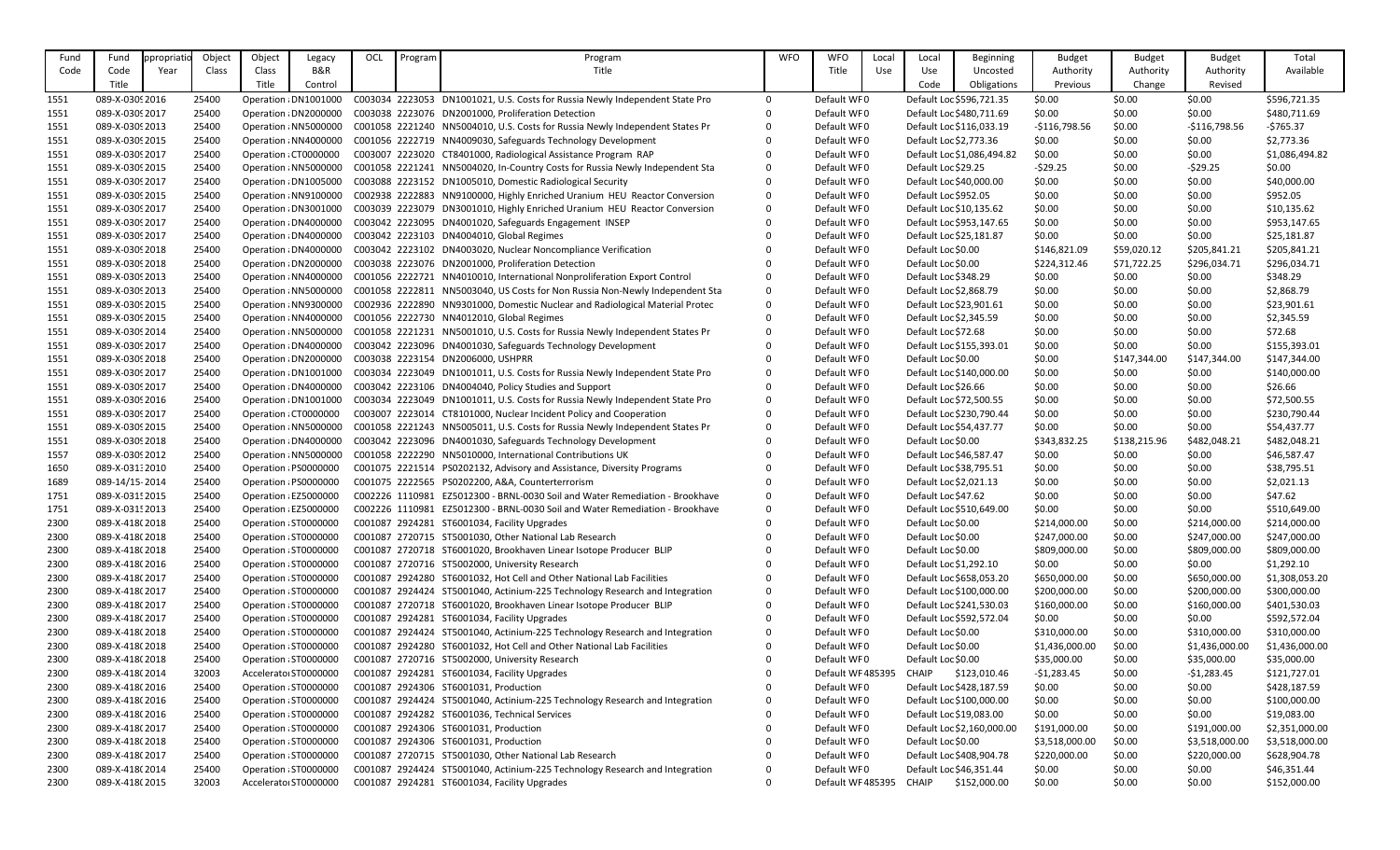| Fund         | Fund                             | ppropriatio | Object         | Object                                         | Legacy                | OCL | Program | Program                                                                                                                       | <b>WFO</b>   | <b>WFO</b>                 | Local | Local                   | <b>Beginning</b>           | <b>Budget</b>  | <b>Budget</b>    | <b>Budget</b>          | Total                      |
|--------------|----------------------------------|-------------|----------------|------------------------------------------------|-----------------------|-----|---------|-------------------------------------------------------------------------------------------------------------------------------|--------------|----------------------------|-------|-------------------------|----------------------------|----------------|------------------|------------------------|----------------------------|
| Code         | Code                             | Year        | Class          | Class                                          | B&R                   |     |         | Title                                                                                                                         |              | Title                      | Use   | Use                     | Uncosted                   | Authority      | Authority        | Authority              | Available                  |
|              | Title                            |             |                | Title                                          | Control               |     |         |                                                                                                                               |              |                            |       | Code                    | Obligations                | Previous       | Change           | Revised                |                            |
| 2300         | 089-X-418(2014                   |             | 25400          | Operation : ST0000000                          |                       |     |         | C001087 2720714 ST5001020, Brookhaven Linear Isotope Producer BLIP                                                            | $\Omega$     | Default WF0                |       |                         | Default Loc \$229,180.08   | \$0.00         | \$0.00           | \$0.00                 | \$229,180.08               |
| 5300         | 089-X-03182016                   |             | 25400          | Operation : TF0000000                          |                       |     |         | C002802 3123796 TF0000000, National Electricity Delivery                                                                      | $\Omega$     | Default WF0                |       | Default Loc \$121.66    |                            | \$0.00         | \$0.00           | \$0.00                 | \$121.66                   |
| 5300         | 089-X-03182017                   |             | 25400          | Operation : TE1300000                          |                       |     |         | C002800 3123803 TE1301000, Cyber for Energy Security R&D                                                                      |              | Default WF0                |       | Default Loc \$28,066.30 |                            | \$0.00         | \$0.00           | \$0.00                 | \$28,066.30                |
| 5300         | 089-X-03182017                   |             | 25400          | Operation : TE1100000                          |                       |     |         | C002798 3123816 TE1104010, Monitoring and Real-Time Analysis                                                                  |              | Default WF0                |       | Default Loc \$44,125.59 |                            | \$0.00         | \$0.00           | \$0.00                 | \$44,125.59                |
| 5300         | 089-X-03182017                   |             | 25400          | Operation : TE1400000                          |                       |     |         | C002801 3123795 TE1400000, Energy Storage                                                                                     |              | Default WF0                |       | Default Loc \$260.97    |                            | \$0.00         | \$0.00           | \$0.00                 | \$260.97                   |
| 5300         | 089-X-03182016                   |             | 25400          | Operation : TE1100000                          |                       |     |         | C002798 3123789 TE1101000, Transmission Reliability & Renewables Integration                                                  | 0            | Default WF0                |       | Default Loc \$136.88    |                            | \$0.00         | \$0.00           | \$0.00                 | \$136.88                   |
| 5300         | 089-X-03182017                   |             | 25400          | Operation : TE1100000                          |                       |     |         | C002798 3123785 TE1103000, Advanced Modeling Grid Research                                                                    | $\mathbf{0}$ | Default WF0                |       |                         | Default Loc \$517,786.00   | \$0.00         | \$0.00           | \$0.00                 | \$517,786.00               |
| 5300         | 089-X-03182017                   |             | 25400          | Operation : TE1200000                          |                       |     |         | C002799 3123811 TE1205000, Resilient Electric Distribution Grid R&D                                                           |              | Default WF0                |       | Default Loc \$66,862.68 |                            | \$0.00         | \$0.00           | \$0.00                 | \$66,862.68                |
| 5300         | 089-X-03182017                   |             | 25400          | Operation : TE1200000                          |                       |     |         | C002799 3123809 TE1203000, Advance Distribution Management System                                                             |              | Default WF0                |       | Default Loc \$6,380.00  |                            | \$0.00         | \$0.00           | \$0.00                 | \$6,380.00                 |
| 5300         | 089-X-03182018                   |             | 25400          | Operation : TE1200000                          |                       |     |         | C002799 3123811 TE1205000, Resilient Electric Distribution Grid R&D                                                           |              | Default WF0                |       | Default Loc \$0.00      |                            | \$85,000.00    | \$0.00           | \$85,000.00            | \$85,000.00                |
| 5300         | 089-X-03182016                   |             | 25400          |                                                | Operation : TE1200000 |     |         | C002799 3123812 TE1206000, Advanced Secure Low-cost Sensors                                                                   | 0            | Default WF0                |       | Default Loc \$22.70     |                            | \$0.00         | \$0.00           | \$0.00                 | \$22.70                    |
| 5300         | 089-X-03182016                   |             | 25400          | Operation : TE1200000                          |                       |     |         | C002799 3123792 TE1201000, Smart Grid                                                                                         | $\Omega$     | Default WF0                |       | Default Loc \$2,262.82  |                            | \$0.00         | \$0.00           | \$0.00                 | \$2,262.82                 |
|              |                                  |             | 25400          |                                                |                       |     |         | C002798 3123785 TE1103000, Advanced Modeling Grid Research                                                                    |              | Default WF0                |       | Default Loc \$0.00      |                            | \$116,666.00   |                  |                        | \$116,666.00               |
| 5300         | 089-X-03182018                   |             | 25400          | Operation : TE1100000<br>Operation : TE1100000 |                       |     |         |                                                                                                                               |              |                            |       |                         |                            | \$0.00         | \$0.00<br>\$0.00 | \$116,666.00<br>\$0.00 |                            |
| 5300         | 089-X-03182016                   |             |                | Operation : TE1100000                          |                       |     |         | C002798 3123785 TE1103000, Advanced Modeling Grid Research<br>C002798 3123802 TE1104000, Energy Systems Predictive Capability | $\Omega$     | Default WF0<br>Default WF0 |       | Default Loc \$4,349.10  | Default Loc \$200,456.62   | \$0.00         |                  |                        | \$4,349.10<br>\$200,456.62 |
| 5300<br>5300 | 089-X-03182016<br>089-X-03182016 |             | 25400<br>25400 | Operation : TE1200000                          |                       |     |         | C002799 3123810 TE1204000, Market-Based Control Signal                                                                        | $\mathbf{0}$ | Default WF0                |       | Default Loc \$205.91    |                            | \$0.00         | \$0.00<br>\$0.00 | \$0.00<br>\$0.00       | \$205.91                   |
|              |                                  |             |                |                                                |                       |     |         |                                                                                                                               |              |                            |       |                         |                            |                |                  |                        |                            |
| 5300         | 089-X-03182016                   |             | 25400          | Operation : TE1300000                          |                       |     |         | C002800 3123815 TE1305000, Virtual Energy Sector Forensics Analysis Platform                                                  | $\mathbf{0}$ | Default WF0                |       | Default Loc \$2,255.84  |                            | \$0.00         | \$0.00           | \$0.00                 | \$2,255.84                 |
| 5300         | 089-X-03182016                   |             | 25400          | Operation : TE1300000                          |                       |     |         | C002800 3123804 TE1302000, Cyber for Energy Security OPS                                                                      | $\mathbf{0}$ | Default WF0                |       | Default Loc \$200.26    |                            | \$0.00         | \$0.00           | \$0.00                 | \$200.26                   |
| 5350         | 089-X-03192017                   |             | 25400          | Operation : AF5800000                          |                       |     |         | C000822 2720667 AF5810000, Advanced Fuels Research, Development and Testing                                                   | 0            | Default WF0                |       |                         | Default Loc \$116,766.49   | \$0.00         | \$0.00           | \$0.00                 | \$116,766.49               |
| 5350         | 089-X-0319 2017                  |             | 25400          | Operation : AF5800000                          |                       |     |         | C000822 2720625 AF5855000, Fuel Resources R&D                                                                                 | $\Omega$     | Default WF0                |       | Default Loc \$1,298.93  |                            | \$0.00         | \$0.00           | \$0.00                 | \$1,298.93                 |
| 5350         | 089-X-0319 2017                  |             | 25400          | Operation : AF5800000                          |                       |     |         | C000822 2720875 AF5832030, Program Assessment & Coordination                                                                  |              | Default WF0                |       |                         | Default Loc \$236,776.05   | \$0.00         | \$0.00           | \$0.00                 | \$236,776.05               |
| 5350         | 089-X-0319 2018                  |             | 25400          | Operation : AF5800000                          |                       |     |         | C000822 2720874 AF5832020, Systems Analysis                                                                                   |              | Default WF0                |       | Default Loc \$0.00      |                            | \$179,400.00   | \$0.00           | \$179,400.00           | \$179,400.00               |
| 5350         | 089-X-0319 2017                  |             | 25400          |                                                | Operation : RC0400000 |     |         | C002775 2720918 RC0424000, ARC International Collaborations                                                                   | $\mathbf{0}$ | Default WF0                |       | Default Loc \$13,562.95 |                            | \$0.00         | \$0.00           | \$0.00                 | \$13,562.95                |
| 5350         | 089-X-0319 2017                  |             | 25400          | Operation : AF5800000                          |                       |     |         | C000822 2720965 AF5861010, Spent Fuel and Waste Disposition Program Manageme                                                  | 0            | Default WF0                |       | Default Loc \$88,979.28 |                            | \$0.00         | \$0.00           | \$0.00                 | \$88,979.28                |
| 5350         | 089-X-0319 2016                  |             | 25400          | Operation : AF0400000                          |                       |     |         | C002768 2720880 AF0440000, Program Support                                                                                    | $\Omega$     | Default WF0                |       | Default Loc \$2,801.06  |                            | \$0.00         | \$0.00           | \$0.00                 | \$2,801.06                 |
| 5350         | 089-X-0319 2018                  |             | 25400          | Operation : RC0500000                          |                       |     |         | C003095 2720978 RC0504000, Program Assessment and Coordination                                                                | $\mathbf{0}$ | Default WF0                |       | Default Loc \$0.00      |                            | \$37,536.00    | \$5,814.00       | \$43,350.00            | \$43,350.00                |
| 5350         | 089-X-0319 2018                  |             | 25400          |                                                | Operation : AF5800000 |     |         | C000822 2720667 AF5810000, Advanced Fuels Research, Development and Testing                                                   | 0            | Default WF0                |       | Default Loc \$0.00      |                            | \$312,000.00   | \$0.00           | \$312,000.00           | \$312,000.00               |
| 5350         | 089-X-0319 2018                  |             | 25400          |                                                | Operation : AF5800000 |     |         | C000822 2720875 AF5832030, Program Assessment & Coordination                                                                  | $\Omega$     | Default WF0                |       | Default Loc \$0.00      |                            | \$17,940.00    | \$0.00           | \$17,940.00            | \$17,940.00                |
| 5350         | 089-X-0319 2017                  |             | 25400          |                                                | Operation : AF5800000 |     |         | C000822 2720874 AF5832020, Systems Analysis                                                                                   | 0            | Default WF0                |       |                         | Default Loc \$253,116.01   | \$0.00         | \$0.00           | \$0.00                 | \$253,116.01               |
| 5350         | 089-X-0319 2013                  |             | 25400          |                                                | Operation : NT0100000 |     |         | C002769 2720775 NT0104000, Reactor Materials                                                                                  |              | Default WF0                |       | Default Loc \$15,703.42 |                            | \$0.00         | \$0.00           | \$0.00                 | \$15,703.42                |
| 5450         | 089-X-03212014                   |             | 25400          |                                                | Operation : BM0100000 |     |         | C000846 1009218 BM0107000, Biopower                                                                                           | $\mathbf{0}$ | Default WF0                |       | Default Loc \$1,252.09  |                            | \$0.00         | \$0.00           | \$0.00                 | \$1,252.09                 |
| 5450         | 089-X-03212015                   |             | 25400          | Operation : SL0000000                          |                       |     |         | C002911 1005616 SL0300000, Systems Integration Balance of Systems and Power                                                   | 0            | Default WF0                |       | Default Loc \$801.50    |                            | \$0.00         | \$0.00           | \$0.00                 | \$801.50                   |
| 5450         | 089-X-03212016                   |             | 25400          | Operation : SL0000000                          |                       |     |         | C002911 1005616 SL0300000, Systems Integration Balance of Systems and Power                                                   | 0            | Default WF0                |       | Default Loc \$7,158.23  |                            | \$0.00         | \$0.00           | \$0.00                 | \$7,158.23                 |
| 5450         | 089-X-03212016                   |             | 25400          |                                                | Operation : PG0000000 |     |         | C002840 1005604 PG0400000, Innovation & Deployment                                                                            | 0            | Default WF0                |       | Default Loc \$62,004.64 |                            | \$0.00         | \$0.00           | \$0.00                 | \$62,004.64                |
| 5450         | 089-X-03212017                   |             | 25400          | Operation : SL0000000                          |                       |     |         | C002911 1005616 SL0300000, Systems Integration Balance of Systems and Power                                                   | 0            | Default WF0                |       |                         | Default Loc \$500,000.00   | \$0.00         | \$0.00           | \$0.00                 | \$500,000.00               |
| 5450         | 089-X-03212017                   |             | 25400          |                                                | Operation : HT0000000 |     |         | C002796 2223156 HT1100000, Technology Acceleration                                                                            | $\mathbf{0}$ | Default WF0                |       | Default Loc \$25,779.00 |                            | \$0.00         | \$0.00           | \$0.00                 | \$25,779.00                |
| 5450         | 089-X-03212016                   |             | 25400          |                                                | Operation : HT0000000 |     |         | C002796 1009190 HT0100000, Fuel Cell Systems R&D                                                                              |              | Default WF 302017          |       | TCF Fundin \$294.34     |                            | \$0.00         | \$0.00           | \$0.00                 | \$294.34                   |
| 5450         | 089-X-03212014                   |             | 25400          |                                                | Operation : GT0000000 |     |         | C002910 1005612 GT0100000, Enhanced Geothermal Systems                                                                        |              | Default WF0                |       | Default Loc \$6,283.33  |                            | \$0.00         | \$0.00           | \$0.00                 | \$6,283.33                 |
| 5450         | 089-X-03212017                   |             | 25400          |                                                | Operation : GT0000000 |     |         | C002910 1005613 GT0300000, Hydrothermal                                                                                       |              | Default WF0                |       |                         | Default Loc \$212,958.02   | \$0.00         | \$0.00           | \$0.00                 | \$212,958.02               |
| 5450         | 089-X-03212016                   |             | 25400          |                                                | Operation : HT0000000 |     |         | C002796 1009198 HT0800000, Technology Validation                                                                              |              | Default WF0                |       | Default Loc \$714.20    |                            | \$0.00         | \$0.00           | \$0.00                 | \$714.20                   |
| 5450         | 089-X-03212015                   |             | 25400          |                                                | Operation : ED0000000 |     |         | C000949 1009209 ED2701000, Next Generation Manufacturing                                                                      | 0            | Default WF0                |       |                         | Default Loc \$172,184.72   | \$0.00         | \$0.00           | \$0.00                 | \$172,184.72               |
| 5450         | 089-X-03212016                   |             | 25400          |                                                | Operation : VT0000000 |     |         | C001096 1005556 VT1301000, Vehicle and System Simulation and Testing - Vehic                                                  | 0            | Default WF0                |       | Default Loc \$5,774.29  |                            | \$0.00         | \$0.00           | \$0.00                 | \$5,774.29                 |
| 5450         | 089-X-03212017                   |             | 25400          |                                                | Operation : VT0000000 |     |         | C001096 1005554 VT1201000, Batteries & Electric Drive Technology - Energy St                                                  | 0            | Default WF0                |       |                         | Default Loc \$1,774,995.30 | \$0.00         | \$0.00           | \$0.00                 | \$1,774,995.30             |
| 5450         | 089-X-03212013                   |             | 25400          | Operation : EL1700000                          |                       |     |         | C000955 1005091 EL1708000, DOE Specific Investments                                                                           | 0            | Default WF0                |       | Default Loc \$401.75    |                            | \$0.00         | \$0.00           | \$0.00                 | \$401.75                   |
| 5450         | 089-X-03212018                   |             | 25400          | Operation : VT0000000                          |                       |     |         | C001096 1005554 VT1201000, Batteries & Electric Drive Technology - Energy St                                                  | 0            | Default WF0                |       | Default Loc \$0.00      |                            | \$1,700,000.00 | \$500,000.00     | \$2,200,000.00         | \$2,200,000.00             |
| 5450         | 089-X-03212016                   |             | 25400          |                                                | Operation : ED0000000 |     |         | C000949 1009209 ED2701000, Next Generation Manufacturing                                                                      | 0            | Default WF0                |       |                         | Default Loc \$491,168.00   | \$0.00         | \$0.00           | \$0.00                 | \$491,168.00               |
| 5450         | 089-X-03212017                   |             | 25400          |                                                | Operation : VT0000000 |     |         | C001096 1005556 VT1301000, Vehicle and System Simulation and Testing - Vehic                                                  | 0            | Default WF0                |       | Default Loc \$7,401.00  |                            | \$0.00         | \$0.00           | \$0.00                 | \$7,401.00                 |
| 5450         | 089-X-03212018                   |             | 25400          |                                                | Operation : GT0000000 |     |         | C002910 1005613 GT0300000, Hydrothermal                                                                                       | 0            | Default WF0                |       | Default Loc \$0.00      |                            | \$425,000.00   | \$0.00           | \$425,000.00           | \$425,000.00               |
| 5450         | 089-X-03212017                   |             | 25400          |                                                | Operation : HT0000000 |     |         | C002796 1009190 HT0100000, Fuel Cell Systems R&D                                                                              |              | Default WF0                |       |                         | Default Loc \$741,092.08   | \$0.00         | \$0.00           | \$0.00                 | \$741,092.08               |
| 5498         | 089-X-03212017                   |             | 25400          |                                                | Operation : 456100000 |     |         | C003005 6600146 456160031, Industry - Domestic                                                                                | 4860966      | <b>CHAGR8730</b>           |       |                         | Default Loc \$185,354.16   | \$0.00         | \$0.00           | \$0.00                 | \$185,354.16               |
| 6600         | 089X0337 2014                    |             | 25400          |                                                | Operation : CJ0100000 |     |         | C002599 3166012 CJ0100000, ARPA-E Projects                                                                                    | 0            | Default WF0                |       | Default Loc \$2,547.40  |                            | \$0.00         | \$0.00           | \$0.00                 | \$2,547.40                 |